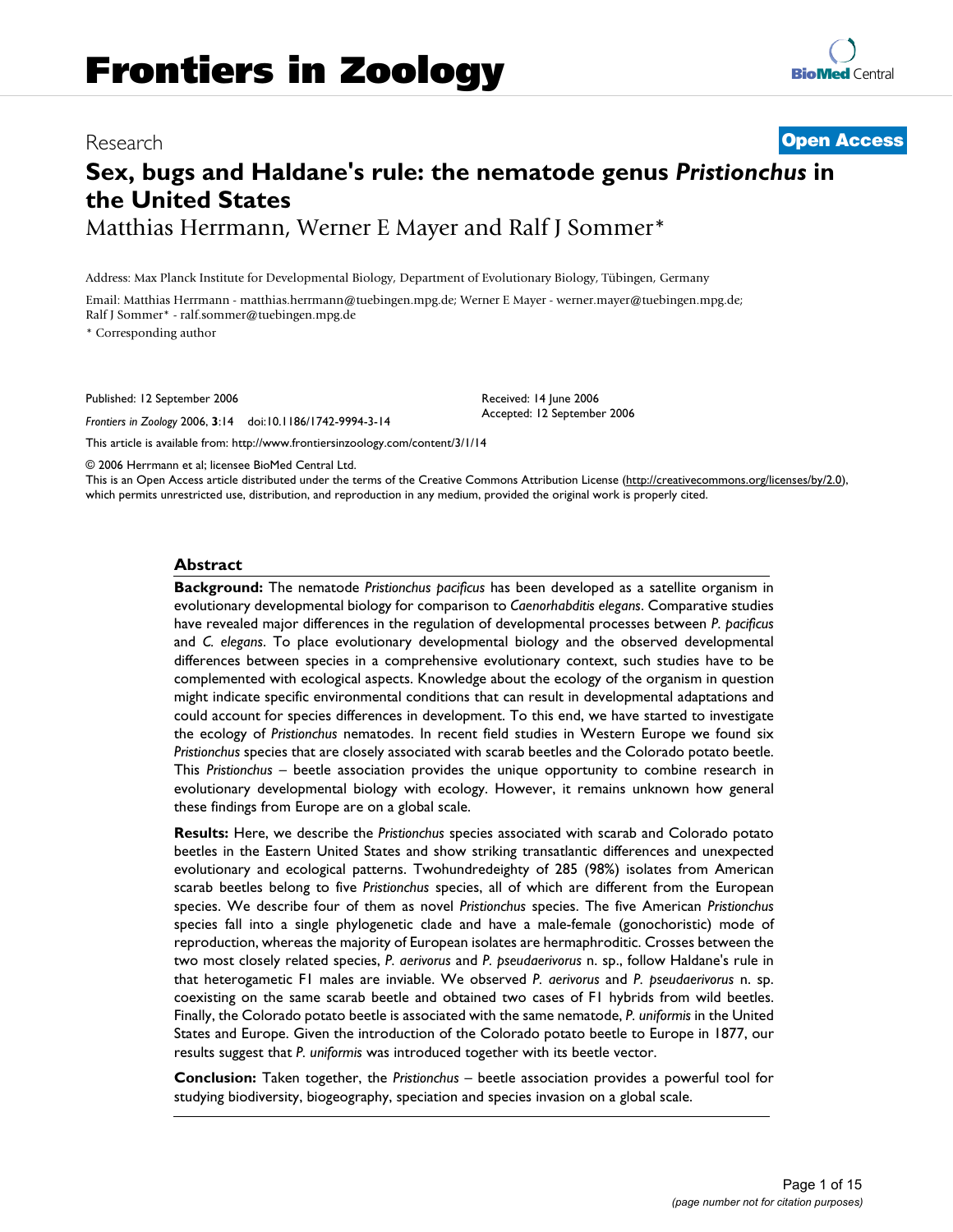## **Background**

The diplogastrid nematode *Pristionchus pacificus* has been developed as a satellite organism in evolutionary developmental biology [1]. *P. pacificus* is a hermaphroditic species that can feed on *E. coli* and has a 3–4 day generation time (20°C) [2]. Original studies in *P. pacificus* concentrated on the developmental, genetic and molecular analysis of sex determination, vulva and gonad formation [3]. More recently, a genomic initiative including the generation of a genetic linkage map and a physical map has complemented the developmental and genetic studies [4,5]. A whole genome sequencing project is currently ongoing and should result in a draft of the complete genome sequence in the near future [1].

In general, little is known about the ecology of the nematode species used as laboratory organisms, such as *P. pacificus* and *C. elegans*. For example, the environmental niche of the model organism *C. elegans* is largely unknown and only very recently did several studies indicate that *C. elegans* occurs predominantly in compost heaps [6,7]. We have recently shown that nematodes of the genus *Pristionchus* live in close association with scarab beetles and the Colorado potato beetle (CPB) in Western Europe [8]. Intensive samplings in 2004 and 2005 generated 371 isolates that fell into six species, most of which are morphologically indistinguishable from one another. The two hermaphroditic species *P. entomophagus* and *P. maupasi* accounted for 226 of these 371 (60%) isolates and occurred on dung beetles and cockchafers, respectively. However, the satellite organism *P. pacificus* was neither observed on scarab beetles nor on the CPB in Western Europe.

In total, 27 species of the genus *Pristionchus* are described in the literature, but only four of these descriptions are younger than 1958 and many are from the 19th century [9]. Also, many of these descriptions are rather short and lack illustrations. Type material does not exist in most cases – either because it never existed or because it got lost. Furthermore, it has long been known that morphometric values of *Pristionchus* species change during culture under laboratory conditions [10]. Taking this high phenotypic plasticity into account, the 27 species descriptions contain most likely a number of synonyms. Facing all of these problems of "classical" taxonomy, we have started to use a novel methodology to investigate the biodiversity and phylogeny of *Pristionchus* nematodes. Following the isolation of *Pristionchus* nematodes from wild caught beetles, we establish isogenic female lines. These isogenic female lines are first processed by *SSU* sequence analysis for molecular barcoding. Previous studies have indicated that this method is robust and provides a clear indication for species identity or evidence for the existence of a novel species [8]. To confirm the species identification by molecular barcoding we perform mating experiments of a new isolate with the reference strain of the representative species. For the reference strain of a novel species, morphometric measurements are provided in addition to the molecular sequence tag. Also, a frozen stock collection has been established, type material is delivered to museums and strains are available upon request. We strongly believe that this comprehensive methodology – molecular barcoding, mating experiments, morphometric measurements, frozen stock collection and type material at museum collections – provides the optimal tool for species identification and analysis in this group of nematodes.

In the present study we surveyed the association of *Pristionchus* species with scarab beetles and the CPB in the Eastern United States, particularly in the states of New York, Massachusetts, Nebraska, Ohio, Iowa, Texas, and Kansas. The two studies indicate striking differences in the species composition, mode of reproduction and speciation frequency of *Pristionchus* species on the two continents. More than 98% of the *Pristionchus* isolates from the Eastern United States represent five species, all of which are unknown from Europe. Given the rationale described above, we describe four novel *Pristionchus* species. These results establish *Pristionchus* as a nematode model system for biogeography and biodiversity and represent an important difference to the biogeography of *Caenorhabditis* species. In addition, the analysis of *Pristionchus* species in the US provided two unexpected cases that help to establish *Pristionchus* as a future model system in two additional areas of evolutionary biology and ecology, namely speciation and species invasion. Crosses between the two most closely related American species, *Pristionchus aerivorus* and *Pristionchus pseudaerivorus* n. sp., result in inviable males following Haldane's rule. Haldane's rule states that in hybrids between diverging species the sterile, absent or underrepresented offspring is of the heterogametic sex [11]. Finally, the CPB is associated with the same nematode, *Pristionchus uniformis* in the US and Europe. Given the introduction of the CPB to Europe in 1877, these results suggest that *P. uniformis* was introduced together with its beetle vector. Species invasion is a common phenomenon in contemporary ecology and biogeography and the *P. uniformis* case reported in this study might represent a useful tool for future genetic and molecular studies on species invasion.

## **Results**

## *Five of the* **Pristionchus** *species found on scarab beetles in the US do not occur in Europe*

To determine if *P. pacificus* and other species of the genus *Pristionchus* are associated with scarab beetles in the United States, we analyzed beetles from Massachusetts, New York, Ohio, Iowa, Kansas, Texas, and Nebraska. The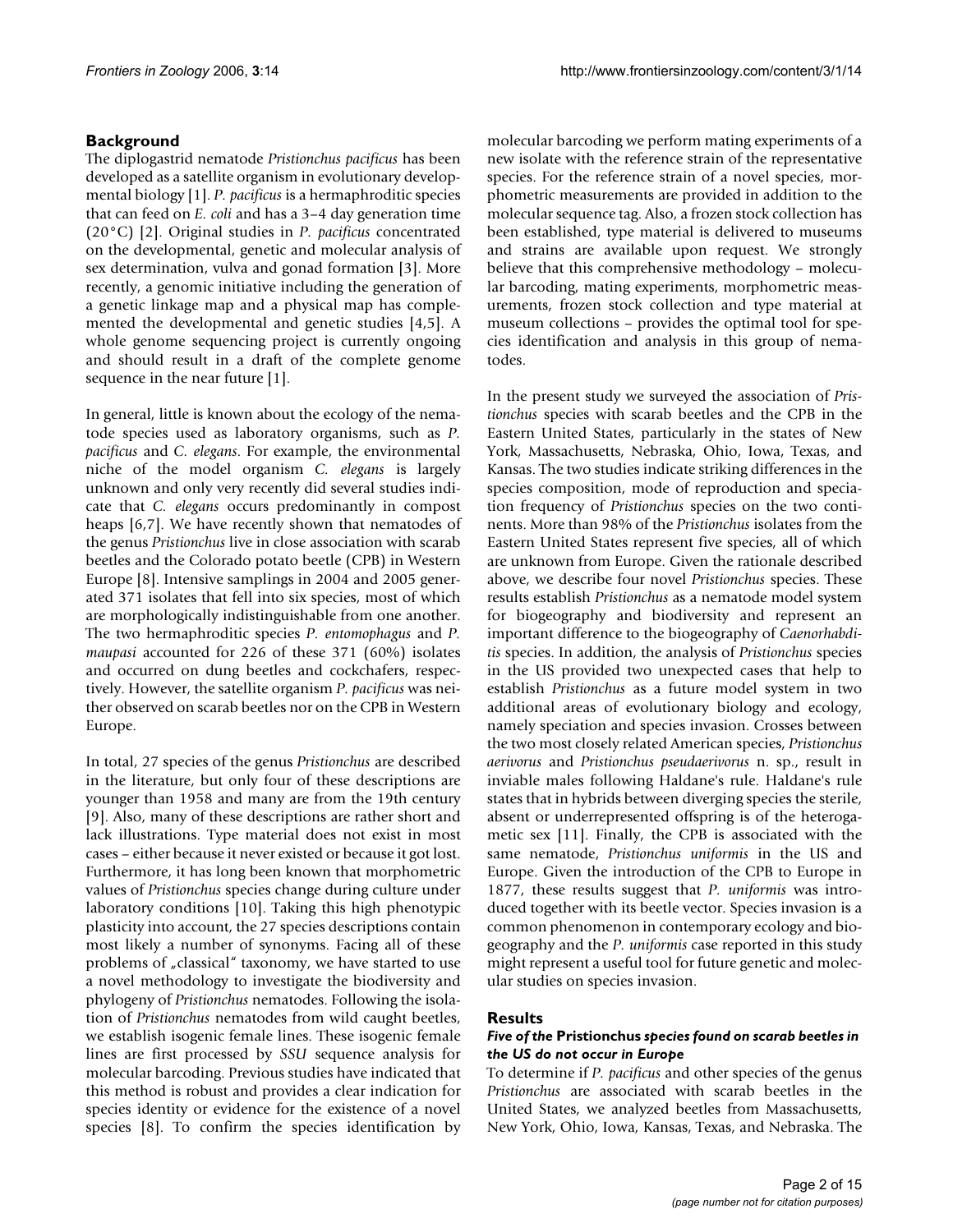scarab beetle fauna differs between North America and Europe. For example, the cockchafer *Melolontha melolontha* and the dung beetle *Geotrupes stercorosus* that host the predominant European *Pristionchus* species are not known from North America. However, the subfamily Melolonthinae, which includes the june beetles and chafers, contains more than 500 species in North America, some of which are serious pests [12]. We used the same sampling strategies in Europe and the United States and collected scarab beetles from the US that are comparable with those obtained in our European study. However, we have not been able to sample identical species on both continents. In total, we investigated 1241 beetles of more than 15 genera yielding 285 *Pristionchus* isolates (Fig. 1, Table 1). *SSU* sequence analysis and mating experiments of the 285 isolates revealed that they fall into seven species, two of which were known to us (Fig. 2). We obtained



#### Figure 1

**Map of the Eastern US showing the distribution of sampled** *Pristionchus* **species**. Material has been obtained from the following sampling sites: Massachusetts (Two locations: Carver and Centerville), New York (six locations: Bellona, Waterloo, Hoover farm, golf court I and II, Geneva), Ohio (One location : Wooster), Iowa (One location: near Bellevue, Nebraska), Kansas (One location: Greensburg), Texas (One location: Austin), and Nebraska (five locations: Lincoln: pioneer park, wilderness park, nine mile prairie; Bennett, Nemaha).

two strains of *P. entomophagus* (both from beetles from Ohio), a hermaphroditic species that is one of the most common *Pristionchus* species in Europe [8]. We also found *P. pacificus*, but in no more than three beetle samples, one from Ohio, one from Nebraska and one from Massachusetts. Surprisingly, the remaining 280 (98%) isolates represent five *Pristionchus* species, which had up to then neither been found by beetle sampling in Western Europe [8] nor by previous soil sampling in the United States [13].

Nematode species of the genus Pristionchus have little diagnostic morphological characters and usually show overlapping ranges of morphometric values [14,8]. Prior to our own studies on P. pacificus, only one Pristionchus species, P. aerivorus, was described for North America by Cobb in 1916 [9,15]. All previously obtained strains of P. pacificus from North America result from soil samples taken by various researchers [8,13]. It is important to note that all of these soil-derived P. pacificus strains represent random findings within a sampled locality. P. pacificus was a rare nematode in these soil samples and multiple isolates from the same soil sample are not available.

Morphometric analysis revealed that the most common species in our analysis is very similar to *P. aerivorus* (Table 2). Thus, we have classified this species as *P. aerivorus*. The four other species are described as novel species and we provide morphological measurements, molecular *SSU* sequence data, the results of mating experiments and species designations for all of them (Fig. 2, Table 2, see species diagnosis below). The reference strains of all species are available as living cultures and frozen stocks in our laboratory and can be provided to other researchers upon request. Also, type material has been delivered to museums. Together, these five species account for the majority of isolates from scarab beetles (Table 1). Specifically, we obtained *P. aerivorus* (85 isolates), *P. pseudaerivorus* n. sp. (71 isolates), *P. marianneae* n. sp. (45 isolates), *P. pauli* n. sp. (35 isolates) and *P. americanus* n. sp. (1 isolate) in the US scarab beetle survey. In the following, we provide the diagnoses for the four novel *Pristionchus* species:

#### **Pristionchus marianneae** *n. sp*

Diagnostic character: The species is characterized by a 471 bp sequence of a 1 kb fragment of the small subunit ribosomal RNA gene (*SSU*) that was amplified by PCR with the primers shown in Materials and Methods. This *SSU* sequence is distinct from the *SSU* sequence of all other *Pristionchus* species, but is identical between all isolates of *P. marianneae*. The sequence is shown in Fig. 2.

GenBank accession code: [DQ419901](http://www.ncbi.nih.gov/entrez/query.fcgi?db=Nucleotide&cmd=search&term=DQ419901)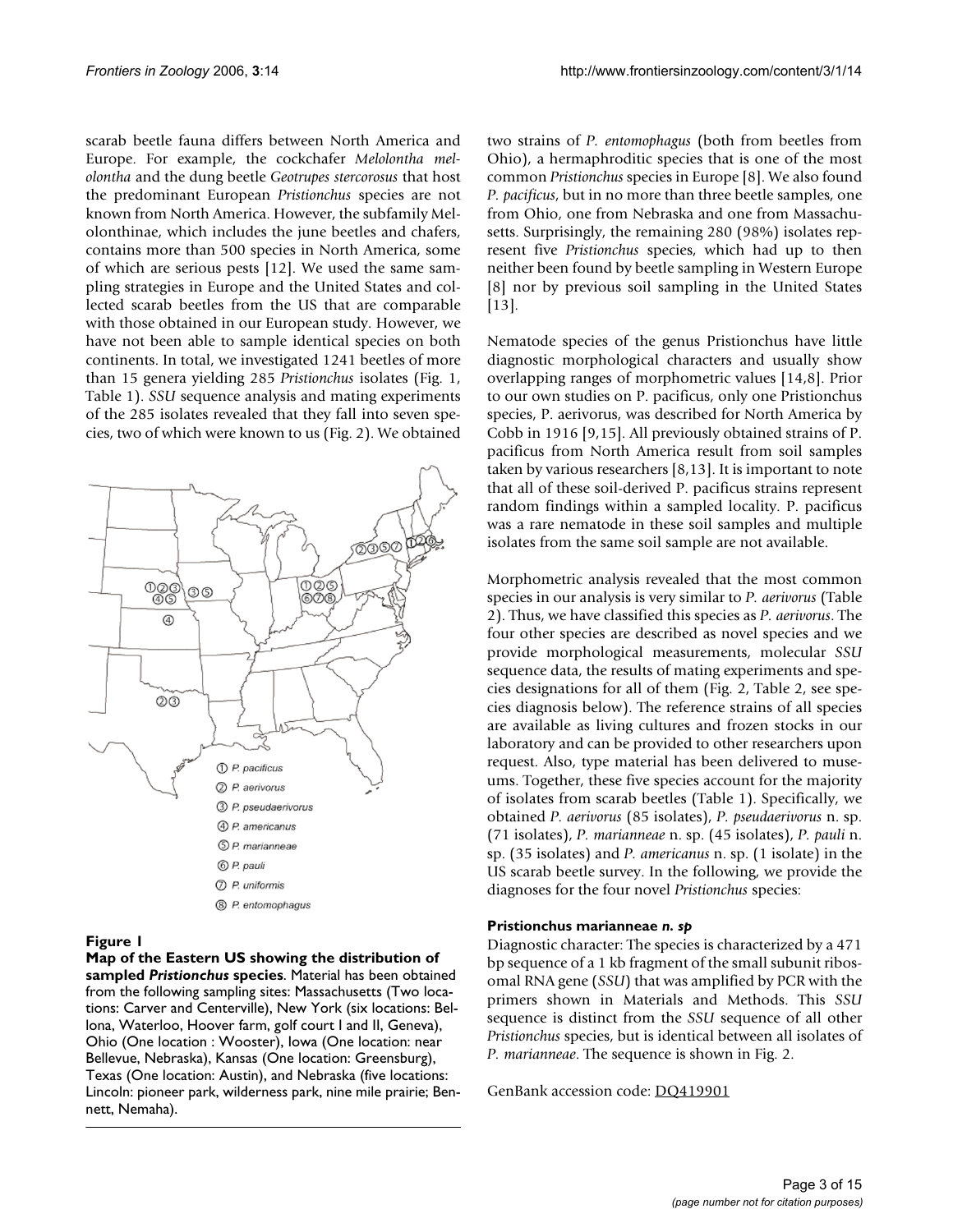| http://www.frontiersinzoology.com/content/3/ | Beetle species       | No. of individuals |              | Pristionchus species |               |            |              |              |                 |               |
|----------------------------------------------|----------------------|--------------------|--------------|----------------------|---------------|------------|--------------|--------------|-----------------|---------------|
|                                              |                      |                    | P. aerivorus | P. pseudaerivorus    | P. marianneae | P. pauli   | P. uniformis | P. pacificus | P. entomophagus | P. americanus |
|                                              | Scarabaeidae:        |                    |              |                      |               |            |              |              |                 |               |
|                                              | Phyllophaga spp.     | 621                | 57 (9.2%)    | 46 (7.4%)            | 25 (4%)       | 1(0.2%)    |              | 1(0.2%)      | 2(0.4%)         | 1(0.2%)       |
|                                              | Popilia japonica     | 136                | 15(11%)      | 1(0.7%)              | 18 (13.2%)    | 1(0.7%)    |              |              |                 |               |
|                                              | Cyclocephala lurida  | 49                 | 5(10.2)      | 23 (46.9%)           |               |            |              | 1(2%)        |                 |               |
|                                              | A. solstitiale       | 8                  | 3 (37.5%)    |                      | 1(12.5%)      |            |              |              |                 |               |
|                                              | Polyphylla variolosa | 6                  |              |                      |               | 2(33%)     |              |              |                 | 2(33%)        |
|                                              | Maladera castanea    | 62                 | 3(4.8%)      |                      |               |            |              |              |                 |               |
|                                              | Diplotaxis spp.      | 25                 |              | 1(4%)                |               |            |              |              |                 |               |
|                                              | Serica sericea       | 74                 |              |                      | 1(1.4%)       |            |              |              |                 |               |
|                                              | Lichnanthe vulpina   | 60                 |              |                      |               | 22 (36.7%) |              |              |                 |               |
|                                              | Hoplia equina        | $\mathbf{H}$       |              |                      |               | 9 (81.9%)  |              |              |                 |               |
|                                              | Anomala orientalis   | 50                 |              |                      |               |            |              | 1(2%)        |                 |               |
|                                              | Aphodius spp.        | 82                 |              |                      |               |            |              |              |                 |               |
|                                              | Onthophagus spp.     | 6                  |              |                      |               |            |              |              |                 |               |
|                                              | Ateuchus histeroides | 6                  |              |                      |               |            |              |              |                 |               |
|                                              | Chrysomelidae:       |                    |              |                      |               |            |              |              |                 |               |
|                                              | L. decemlineata      | 110                |              |                      |               |            | 42 (38.2%)   |              |                 |               |
|                                              | Hydrophilidae:       |                    |              |                      |               |            |              |              |                 |               |
| Frontiers in Zoology 2006, 3:14              | Hydrophilus spp.     | 39                 |              |                      |               |            |              |              |                 |               |
|                                              |                      |                    |              |                      |               |            |              |              |                 |               |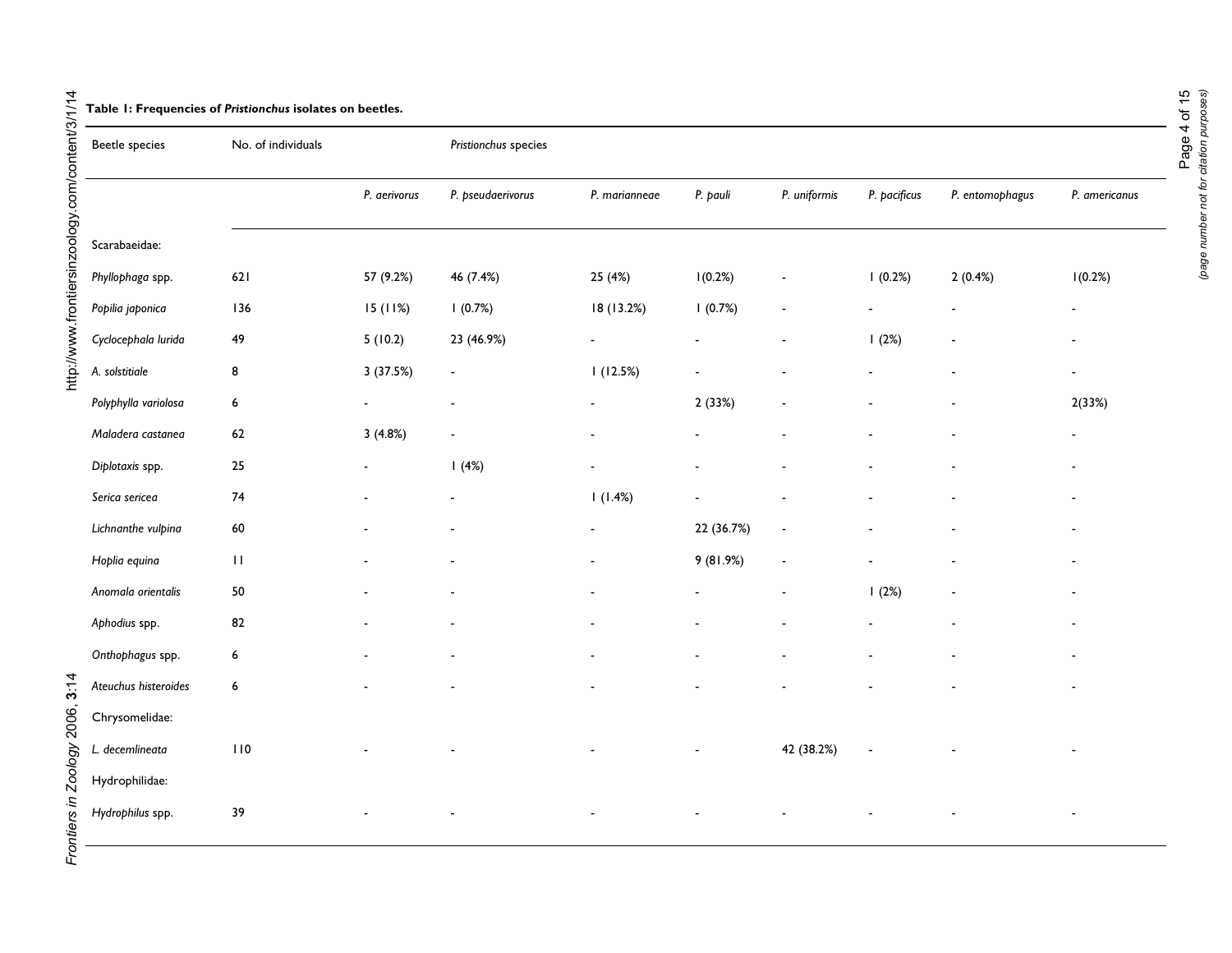|                               | 1   | 11  | 21  | 31                                                                                                                                   | 41  | 51  | 61  | 71  | 81  | 91  | 101 | 111 |
|-------------------------------|-----|-----|-----|--------------------------------------------------------------------------------------------------------------------------------------|-----|-----|-----|-----|-----|-----|-----|-----|
| CONSENSUS                     |     |     |     | TCTAAGAACA TATGTGTAAA C*ATGAATCT GCGAACGGCT CATTATTAAC ACCCGTAATC TACCCAGTTT TCATA*TCCA AAACGGATAT CTGCGTTAAT TTTGGAGCTA ATACGTGCAC  |     |     |     |     |     |     |     |     |
| P. pacificus                  |     |     |     |                                                                                                                                      |     |     |     |     |     |     |     |     |
| P. pauli                      |     |     |     |                                                                                                                                      |     |     |     |     |     |     |     |     |
| P. marianneae                 |     |     |     |                                                                                                                                      |     |     |     |     |     |     |     |     |
| P. americanus                 |     |     |     |                                                                                                                                      |     |     |     |     |     |     |     |     |
|                               |     |     |     |                                                                                                                                      |     |     |     |     |     |     |     |     |
| P. aerivorus                  |     |     |     |                                                                                                                                      |     |     |     |     |     |     |     |     |
|                               |     |     |     |                                                                                                                                      |     |     |     |     |     |     |     |     |
| P. maupasi                    |     |     |     |                                                                                                                                      |     |     |     |     |     |     |     |     |
| P. lheritieri                 |     |     |     |                                                                                                                                      |     |     |     |     |     |     |     |     |
| P. uniformis                  |     |     |     |                                                                                                                                      |     |     |     |     |     |     |     |     |
| P. entomophaqus               |     |     |     |                                                                                                                                      |     |     |     |     |     |     |     |     |
| $P.$ sp. 4                    |     |     |     |                                                                                                                                      |     |     |     |     |     |     |     |     |
| $P.$ sp. $6$                  |     |     |     |                                                                                                                                      |     |     |     |     |     |     |     |     |
| Koerneria                     |     |     |     |                                                                                                                                      |     |     |     |     |     |     |     |     |
|                               |     |     |     |                                                                                                                                      |     |     |     |     |     |     |     |     |
|                               | 121 | 131 | 141 | 151                                                                                                                                  | 161 | 171 | 181 | 191 | 201 | 211 | 221 | 231 |
| CONSENSUS                     |     |     |     | CAACGCACCG CTAGCAATAG TG*GTGCGCA CTTATTAGAT CAAGGCCGAC TGGGGCAACC CGA**TTGGT GACTCTGAAT AATTTT*GCG GATCGCATGG TCTTGTACCG GCGACGTACT  |     |     |     |     |     |     |     |     |
| P. pacificus                  |     |     |     |                                                                                                                                      |     |     |     |     |     |     |     |     |
|                               |     |     |     |                                                                                                                                      |     |     |     |     |     |     |     |     |
| P. pauli                      |     |     |     |                                                                                                                                      |     |     |     |     |     |     |     |     |
| P. marianneae                 |     |     |     |                                                                                                                                      |     |     |     |     |     |     |     |     |
| P. americanus                 |     |     |     |                                                                                                                                      |     |     |     |     |     |     |     |     |
|                               |     |     |     |                                                                                                                                      |     |     |     |     |     |     |     |     |
| P. aerivorus                  |     |     |     |                                                                                                                                      |     |     |     |     |     |     |     |     |
| P. maupasi                    |     |     |     |                                                                                                                                      |     |     |     |     |     |     |     |     |
| P. lheritieri                 |     |     |     |                                                                                                                                      |     |     |     |     |     |     |     |     |
| P. uniformis                  |     |     |     |                                                                                                                                      |     |     |     |     |     |     |     |     |
|                               |     |     |     |                                                                                                                                      |     |     |     |     |     |     |     |     |
| P. entomophaqus               |     |     |     |                                                                                                                                      |     |     |     |     |     |     |     |     |
| $P.$ sp. 4                    |     |     |     |                                                                                                                                      |     |     |     |     |     |     |     |     |
| $P.$ sp. $6$                  |     |     |     |                                                                                                                                      |     |     |     |     |     |     |     |     |
| Koerneria                     |     |     |     | A--A--T-T- A-CCTCG-GT GAC-A----- T--------- ----A--A-T C--------- --TTG----- ---------- --CG-A*--T ----------- ---C------ -----AGGTC |     |     |     |     |     |     |     |     |
|                               |     |     |     |                                                                                                                                      |     |     |     |     |     |     |     |     |
|                               |     |     |     |                                                                                                                                      |     |     |     |     |     |     |     |     |
|                               | 241 | 251 | 261 | 271                                                                                                                                  | 281 | 291 | 301 | 311 | 321 | 331 | 341 | 351 |
| CONSENSUS                     |     |     |     | GGTCGAGCGG GTGCCCTATC AACTATTGAT GGAAGTCTAT GTGTCTTCCA TGGTTGTAAC GGGTAACGGA GAATAAGGGT TCGACTCCGG AGAGCTAGCC TTAGAAACGG CTATCACATC  |     |     |     |     |     |     |     |     |
|                               |     |     |     |                                                                                                                                      |     |     |     |     |     |     |     |     |
| P. pacificus                  |     |     |     |                                                                                                                                      |     |     |     |     |     |     |     |     |
| P. pauli                      |     |     |     |                                                                                                                                      |     |     |     |     |     |     |     |     |
| P. marianneae                 |     |     |     |                                                                                                                                      |     |     |     |     |     |     |     |     |
| P. americanus                 |     |     |     |                                                                                                                                      |     |     |     |     |     |     |     |     |
| P. pseudoaerivorus ---------- |     |     |     |                                                                                                                                      |     |     |     |     |     |     |     |     |
| P. aerivorus                  |     |     |     |                                                                                                                                      |     |     |     |     |     |     |     |     |
| P. maupasi                    |     |     |     |                                                                                                                                      |     |     |     |     |     |     |     |     |
| P. lheritieri                 |     |     |     |                                                                                                                                      |     |     |     |     |     |     |     |     |
|                               |     |     |     |                                                                                                                                      |     |     |     |     |     |     |     |     |
| P. uniformis                  |     |     |     |                                                                                                                                      |     |     |     |     |     |     |     |     |
| P. entomophaqus               |     |     |     |                                                                                                                                      |     |     |     |     |     |     |     |     |
| $P.$ sp. $4$                  |     |     |     |                                                                                                                                      |     |     |     |     |     |     |     |     |
| $P.$ sp. $6$                  |     |     |     |                                                                                                                                      |     |     |     |     |     |     |     |     |
| Koerneria                     |     |     |     |                                                                                                                                      |     |     |     |     |     |     |     |     |
|                               |     |     |     |                                                                                                                                      |     |     |     |     |     |     |     |     |
|                               | 361 | 371 | 381 | 391                                                                                                                                  | 401 | 411 | 421 | 431 | 441 | 451 | 461 | 471 |
| CONSENSUS                     |     |     |     | CAAGGAAGGC AGCAGGCGCG TAAATTACCC ACTCTCAATT CGAGGAGGTA GTGACTATCA ATAACGAGAC AGATCTCTTT GAGGTCTGTC ATTGAAATGA GCACAACTTA AAGACTT     |     |     |     |     |     |     |     |     |
| P. pacificus                  |     |     |     |                                                                                                                                      |     |     |     |     |     |     |     |     |
|                               |     |     |     |                                                                                                                                      |     |     |     |     |     |     |     |     |
| P. pauli                      |     |     |     |                                                                                                                                      |     |     |     |     |     |     |     |     |
| P. marianneae                 |     |     |     |                                                                                                                                      |     |     |     |     |     |     |     |     |
| P. americanus                 |     |     |     |                                                                                                                                      |     |     |     |     |     |     |     |     |
|                               |     |     |     |                                                                                                                                      |     |     |     |     |     |     |     |     |
| P. aerivorus                  |     |     |     |                                                                                                                                      |     |     |     |     |     |     |     |     |
| P. maupasi                    |     |     |     |                                                                                                                                      |     |     |     |     |     |     |     |     |
| P. lheritieri                 |     |     |     |                                                                                                                                      |     |     |     |     |     |     |     |     |
| P. uniformis                  |     |     |     |                                                                                                                                      |     |     |     |     |     |     |     |     |
|                               |     |     |     |                                                                                                                                      |     |     |     |     |     |     |     |     |
| P. entomophaqus               |     |     |     |                                                                                                                                      |     |     |     |     |     |     |     |     |
| $P.$ sp. 4                    |     |     |     |                                                                                                                                      |     |     |     |     |     |     |     |     |
| $P.$ sp. $6$<br>Koerneria     |     |     |     |                                                                                                                                      |     |     |     |     |     |     |     |     |

## Figure 2

Alignment of SSU sequences. Sequences of 13 Pristionchus and one Koerneria species were aligned manually. Dashes (-) indicate identity to the majority consensus sequence at the top; asterisks (\*) indicate alignment gaps. Numbering refers to the SSU segment obtained in this study. The sequences have been submitted to the GenBank database and are available under the accession codes DQ270018-DQ270025 and DQ419900-DQ419904.

A second diagnostic character is provided by mating experiments. P. marianneae males mate with females of other isolates but not with females/hermaphrodites of other species.

Morphological measurements: see Table 2

Type host and locality: On Popilia japonica (Coleoptera: Scarabaeidae) near Geneva, New York, United States of America.

Etymology: R. J. S and M. H. want to dedicate this species to their mothers.

Frozen strain number: RS5108

Holotype: One male permanent slide No: SMNK-NEMA-T0022 (Natural History Museum Karlsruhe, Germany)

Paratypes: One male and one female permanent slide No: SMNK-NEMA-T0023; One male and one female permanent slide No: SMNK-NEMA-T0024

#### Pristionchus pauli n. sp

Diagnostic character: The species is characterized by a 471 bp sequence of a 1 kb fragment of the small subunit ribosomal RNA gene (SSU) that was amplified by PCR with the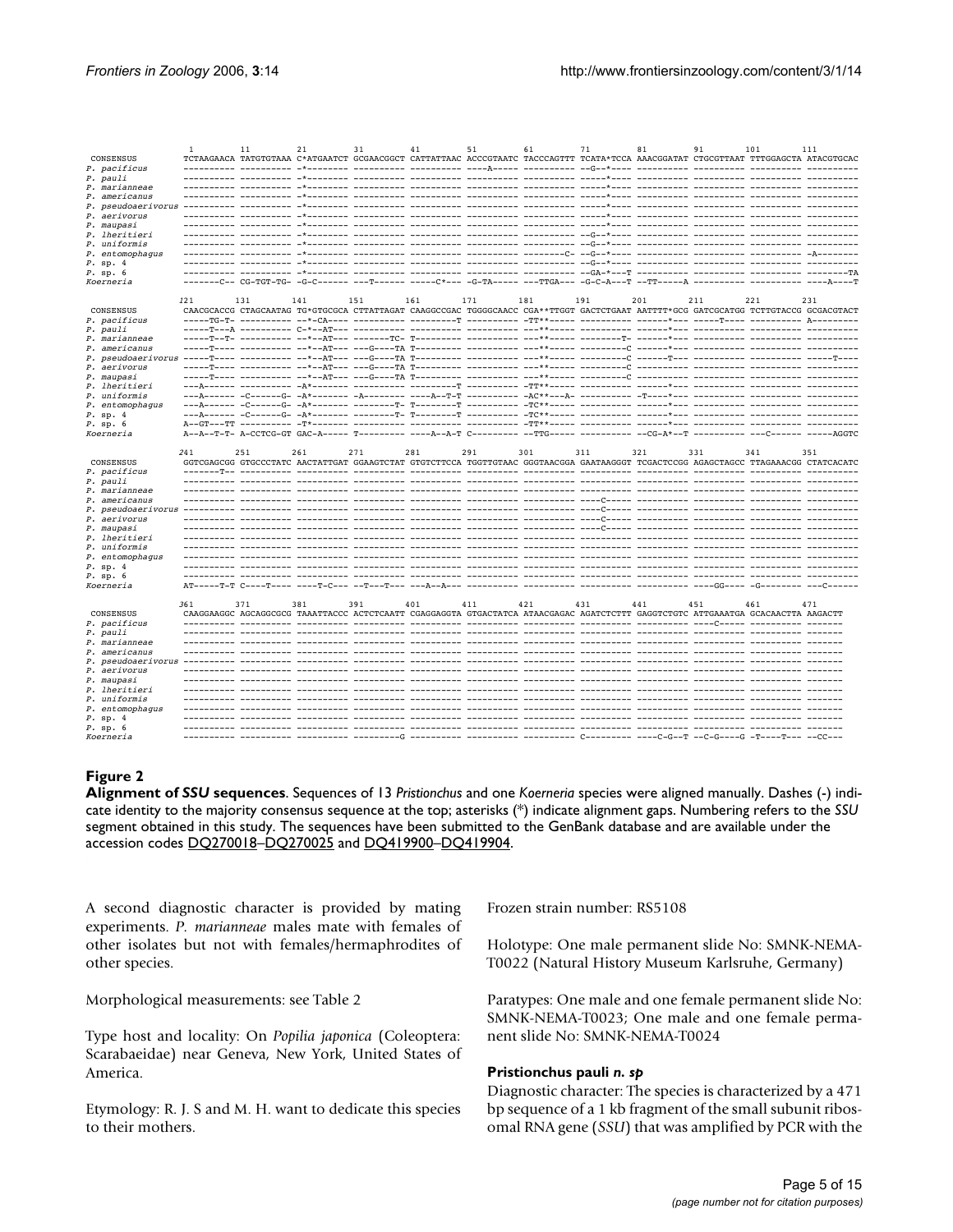| http://www.frontiersinzoology.com/content/3/1/14 | P. aerivorus<br>(Cobb in Meirill<br>& Ford 1916) |               | P. aerivorus RS 5106 |                                                                                                                                                                                                                                                                                                                                                                                                                                     | P. pseudaerivorus RS 5139 |                     | P. marianneae RS 5108 |                   | P. paulii RS 5130    |                     | P. americanus RS 5140 |                     |
|--------------------------------------------------|--------------------------------------------------|---------------|----------------------|-------------------------------------------------------------------------------------------------------------------------------------------------------------------------------------------------------------------------------------------------------------------------------------------------------------------------------------------------------------------------------------------------------------------------------------|---------------------------|---------------------|-----------------------|-------------------|----------------------|---------------------|-----------------------|---------------------|
|                                                  |                                                  | females males | females              | males                                                                                                                                                                                                                                                                                                                                                                                                                               | females                   | males               | females               | males             | females              | males               | females               | males               |
| L                                                | 1500                                             | 800           | 1494 (1265-<br>1683) | 992 (868-1101) 1715 (1496-                                                                                                                                                                                                                                                                                                                                                                                                          | 1934)                     | 1128 (850-<br>1333) | 1277 (983-<br>1496)   | 878 (761-983)     | 1437 (1077-<br>1809) | 1018 (972-<br>1069) | 1207 (882-<br>1510    | 1103 (938-<br>1392) |
| $\mathsf{L}'$                                    | 1305                                             | 712           | 1281                 | 863                                                                                                                                                                                                                                                                                                                                                                                                                                 | 1542                      | 1028                | 1113                  | 795               | 1240                 | 908                 | 1042                  | 989                 |
|                                                  |                                                  |               | $(1045 - 1464)$      | $(746 - 943)$                                                                                                                                                                                                                                                                                                                                                                                                                       | $(1306 - 1731)$           | $(779 - 1212)$      | $(836 - 1290)$        | $(689 - 896)$     | $(898 - 1619)$       | $(851 - 950)$       | $(749 - 1329)$        | $(820 - 1282)$      |
| mbd                                              | 88.5                                             | 80            | $97(71 - 122)$       | $68(51 - 80)$                                                                                                                                                                                                                                                                                                                                                                                                                       | $139(119 - 158)$          | $97(72 - 114)$      | $83(67-99)$           | $54(51 - 57)$     | $94(77-121)$         | $64(53 - 69)$       | $118(92 - 141)$       | $92(73 - 125)$      |
| sl                                               | 12                                               | 7,2           | $7(4.9-9.3)$         | $5.6(4.2 - 7.6)$                                                                                                                                                                                                                                                                                                                                                                                                                    | $7.9(6.9-9.3)$            | $6.7(5.4 - 7.8)$    | $8.4(7.6-9.6)$        | $7.5(6.1 - 10.2)$ | $9.6(7.8 - 11.5)$    | $8.9(7.0 - 10.1)$   | $11.6(10.1 - 14.7)$   | $8.1(6.1-11)$       |
| sd                                               |                                                  |               | $8(7-10)$            | $6(4-9)$                                                                                                                                                                                                                                                                                                                                                                                                                            | $8(7-9)$                  | $8(6-8)$            | $8(7-10)$             | $7(6-7)$          | $7(6-9)$             | $7(7-8)$            | $9.3(6.9 - 12.8)$     | $8.2(6.8 - 10.4)$   |
| PI                                               | 180                                              | 120           | $176(168 - 184)$     | $153(144 - 159)$                                                                                                                                                                                                                                                                                                                                                                                                                    | $193(183 - 198)$          | $174(160 - 188)$    | $176(157 - 189)$      | $154(142 - 163)$  | 208(184-229)         | $184(172 - 191)$    | $181(163 - 199)$      | $176(160 - 190)$    |
| cl                                               | 133.5                                            | 88            | $106(98 - 112)$      | $92(83 - 97)$                                                                                                                                                                                                                                                                                                                                                                                                                       | $113(106 - 118)$          | $101(89 - 112)$     | $108(99 - 115)$       | $91(80 - 96)$     | $138(119 - 147)$     | $116(111 - 122)$    | $ 12(101-121)$        | $107(90 - 115)$     |
| c/p                                              | 73.8                                             | 73.3          | $60(58 - 62)$        | $60(52 - 63)$                                                                                                                                                                                                                                                                                                                                                                                                                       | $60(58 - 61)$             | $58(55 - 60)$       | $61(59-63)$           | 59(56-62)         | $67(62 - 77)$        | $63(61-66)$         | $62(59 - 64)$         | $61(57 - 64)$       |
| mbbd                                             |                                                  |               | $33(29 - 36)$        | $23(20-26)$                                                                                                                                                                                                                                                                                                                                                                                                                         | $32(29 - 36)$             | $26(22 - 29)$       | $33(28 - 36)$         | $25(23-27)$       | $33(27 - 41)$        | $27(25 - 30)$       | $30(27 - 33)$         | $24(21-28)$         |
| tbd                                              |                                                  |               | $31(27-35)$          | $23(21-26)$                                                                                                                                                                                                                                                                                                                                                                                                                         | $36(30 - 44)$             | $29(23 - 32)$       | $28(24 - 34)$         | $22(20-24)$       | $33(25-43)$          | $27(23 - 30)$       | $32(28 - 38)$         | $28(24 - 30)$       |
| ae-v                                             | 765                                              |               | 667(592-763)         |                                                                                                                                                                                                                                                                                                                                                                                                                                     | 837(754-883)              |                     | $639(473 - 751)$      |                   | 731 (583-885)        |                     | 605(379-788)          |                     |
| rl                                               |                                                  |               | $51(47-58)$          | $44(41-48)$                                                                                                                                                                                                                                                                                                                                                                                                                         | $45(35 - 56)$             | $44(35 - 48)$       | $43(37 - 49)$         | $38(35 - 42)$     | $40(33 - 46)$        | $36(31 - 44)$       | $43(31 - 53)$         | $43(33 - 54)$       |
| abd                                              | 39                                               | 36.8          | $39(34 - 48)$        | $36(33 - 39)$                                                                                                                                                                                                                                                                                                                                                                                                                       | 49(44–53)                 | $51(44 - 58)$       | $38(33 - 41)$         | $40(39 - 41)$     | $40(32 - 49)$        | $42(37 - 47)$       | 46(38–55)             | 46(35–59)           |
| spic                                             |                                                  | 55.2          |                      | $57(52 - 62)$                                                                                                                                                                                                                                                                                                                                                                                                                       |                           | $60(50 - 68)$       |                       | $52(46 - 55)$     |                      | $50(40 - 58)$       |                       | $50(46 - 57)$       |
| gub                                              |                                                  | 18.4          |                      | $25(24-26)$                                                                                                                                                                                                                                                                                                                                                                                                                         |                           | $25(23 - 29)$       |                       | $25(23 - 30)$     |                      | $24(17-29)$         |                       | $22(20-24)$         |
| Frontiers in Zoology 2006, 3:14                  | maxima in parenthesis.                           |               |                      | Legend: L: total length; L': head to anus; mbd: max body diameter; sl: stoma length; sd: stoma diameter; pl: pharynx length; cl: corpus length; c/p: corpus length/pharynx length n %; mbbd: median bulb diameter;<br>tbbd: terminal bulb diameter; ae-v: head to vulva; rl: rectum length; abd; anal body diameter; spic: spiculum length; gub: gubernaculum length; measurements are given in Lm; average in front of and minima/ |                           |                     |                       |                   |                      |                     |                       |                     |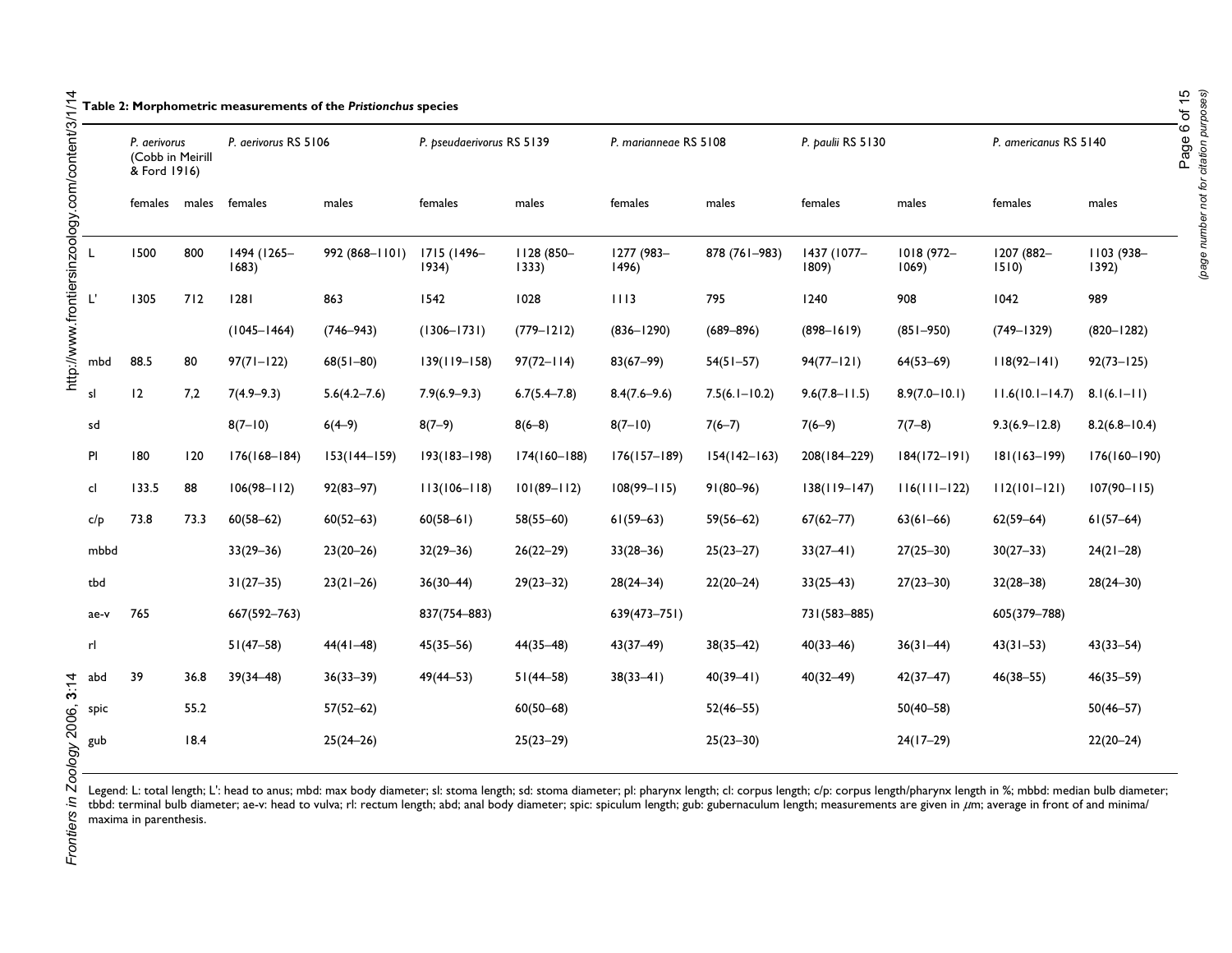primers shown in Materials and Methods. This *SSU* sequence is distinct from the *SSU* sequence of all other *Pristionchus* species, but is identical between all isolates of *P. pauli*. The sequence is shown in Fig. 2.

GenBank accession code: [DQ419900](http://www.ncbi.nih.gov/entrez/query.fcgi?db=Nucleotide&cmd=search&term=DQ419900)

A second diagnostic character is provided by mating experiments. *P. pauli* males mate with females of other isolates but not with females/hermaphrodites of other species.

Morphological measurements: see Table 2

Type host and locality: On *Lichnanthe vulpina* (Coleoptera: Scarabaeidae) in Carver, Massachusetts, United States of America

Etymology: M. H. wants to dedicate this species to Dr. Paul S. Robbins, an outstanding beetle expert and true friend.

Frozen strain number: RS5130

Holotype: One male permanent slide No: SMNK-NEMA-T0025 (Natural History Museum Karlsruhe, Germany)

Paratypes: One male and one female permanent slide No: SMNK-NEMA-T0026; One male and one female permanent slide No: SMNK-NEMA-T0027

## **Pristionchus americanus** *n. sp*

Diagnostic character: The species is characterized by a 471 bp sequence of a 1 kb fragment of the small subunit ribosomal RNA gene (*SSU*) that was amplified by PCR with the primers shown in Materials and Methods. This *SSU* sequence is distinct from the *SSU* sequence of all other *Pristionchus* species. The sequence is shown in Fig. 2.

GenBank accession code: [DQ419904](http://www.ncbi.nih.gov/entrez/query.fcgi?db=Nucleotide&cmd=search&term=DQ419904)

*P. americanus* males do not mate successfully with females/hermaphrodites of other species.

Morphological measurements: see Table 2

Type host and locality: On *Polyphylla fullo* (Coleoptera: Scarabaeidae) in Centerville, Massachusetts, United States of America

Etymology: This species has been found only in the United States of America so far. Frozen strain number: RS5140

Holotype: One male permanent slide No: SMNK-NEMA-T0019 (Natural History Museum Karlsruhe, Germany)

Paratypes: One male and one female permanent slide No: SMNK-NEMA-T0020; One male and one female permanent slide No: SMNK-NEMA-T0021

## **Pristionchus pseudaerivorus** *n. sp*

Diagnostic character: The species is characterized by a 472 bp sequence of a 1 kb fragment of the small subunit ribosomal RNA gene (*SSU*) that was amplified by PCR with the primers shown in Materials and Methods. This *SSU* sequence is distinct from the *SSU* sequence of all other *Pristionchus* species, but is identical between all isolates of *P. pseudaerivorus*. The sequence is shown in Fig. 2.

GenBank accession code: [DQ419902](http://www.ncbi.nih.gov/entrez/query.fcgi?db=Nucleotide&cmd=search&term=DQ419902)

Morphological measurements: see Table 2

Type host and locality: On *Phyllophaga sp.* (Coleoptera: Scarabaeidae) near Lincoln, Nebraska, United States of America.

Etymology: The species is very similar in respect to morphological measurements and molecular sequence to *P. aerivorus*. Mating experiments revealed that crosses between *P. pseudaerivorus* and *P. aerivorus* can result in sterile females.

Frozen strain number: RS5139

Holotype: One male permanent slide No: SMNK-NEMA-T0028 (Natural History Museum Karlsruhe, Germany)

Paratypes: One male and one female permanent slide No: SMNK-NEMA-T0029; One male and one female permanent slide No: SMNK-NEMA-T0030

## **Pristionchus** *species sampled on American scarab beetles are predominantly gonochoristic*

The result of the US survey indicates a striking difference in the mode of reproduction of North American and European beetle associated *Pristionchus* species. *P. aerivorus*, *P. pseudaerivorus* n. sp., *P. pauli* n. sp., *P. marianneae* n. sp. and *P. americanus* n. sp. are gonochoristic (male/female) species and account for 98% of the isolates from scarab beetles (Fig. 3). In contrast, more than 60% of the isolates from scarab beetles in Western Europe belong to two hermaphroditic species, *P. maupasi* and *P. entomophagus*, respectively (Fig. 3) [8]. Thus, North America and Europe differ in the *Pristionchus* species associated with scarab beetles and in the mode of reproduction of these nematodes.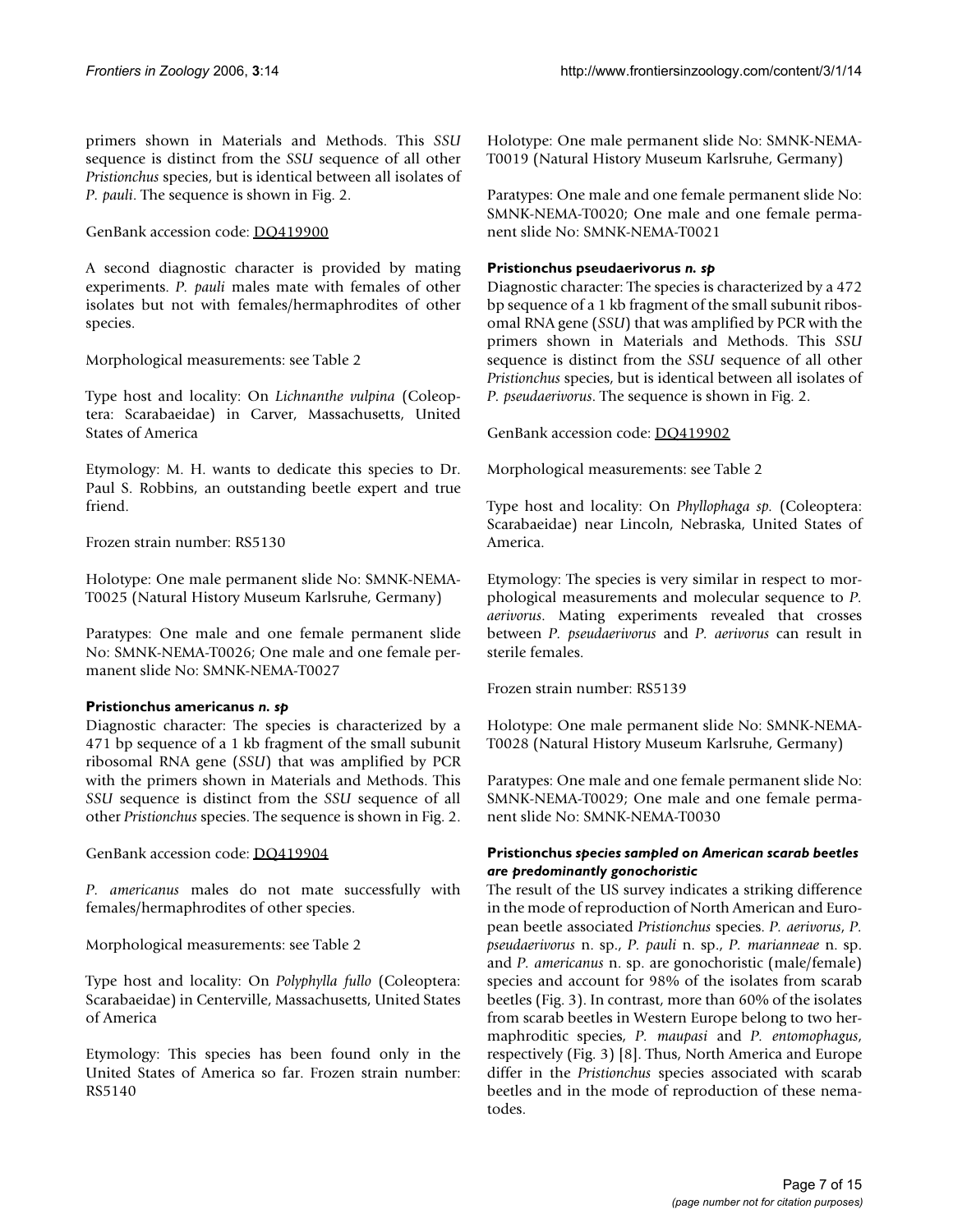

## Pie charts indicating the ratio of gonoch Western Europe **Figure 3** oristic (white) to hermaphroditic (grey) *Pristionchus* isolates in the Eastern US and

Pie charts indicating the ratio of gonochoristic (white) to hermaphroditic (grey) *Pristionchus* isolates in the Eastern US and Western Europe.

## *The* **Pristionchus** *species from the US form a phylogenetic clade together with* **P. maupasi**

To determine if the *Pristionchus* biogeography would match species phylogeny we incorporated the North American species into the phylogenetic framework of the genus *Pristionchus* with a representative of the closely related genus *Koerneria* as outgroup (Fig. 4). Interestingly, *P. aerivorus*, *P. pseudaerivorus* n. sp., *P. pauli* n. sp., *P. marianneae* n. sp. and *P. americanus* n. sp. form a single clade and are much more closely related to one another than the species found in Europe. *P. aerivorus, P. pseudaerivorus* n. sp. and *P. americanus* n. sp. are the most closely related species and differ in only one out of 471 base pairs in their *SSU* sequence (Fig. 2). Surprisingly, the cockchafer-associated hermaphroditic species *P. maupasi* from Europe belongs to the same clade and carries an *SSU* sequence identical to the *P. aerivorus* sequence (Figs. 2, 4). A more detailed analysis including several ribosomal protein encoding nuclear genes distinguishes the two species and indicates that *P. aerivorus* and *P. pseudaerivorus* n. sp. are the two most closely related species and that *P. maupasi* is the sister taxon to the *P. aerivorus/P. pseudaerivorus* n. sp. species pair (Fig. 5). Specifically, *P. aerivorus* and *P. pseudaerivorus* n. sp. differ in 19 nucleotides of the concatenated sequences of the *rpl-26*, *rpl-28* and *rps-14* genes. In contrast, *P. maupasi* and *P. aerivorus* differ in 31 nucleotides and *P. maupasi* and *P. pseudaerivorus* n. sp. differ in 33 nucleotides of the corresponding sequences (Fig. 5). *P. americanus* n. sp. and *P. marianneae* n. sp. show even more nucleotide differences to the other species (Fig. 5). Thus, the investigated genes allow us to clearly distinguish these four species.



#### **Figure 4**

**Phylogenic maximum likelihood tree based on** *SSU*  **sequences of the genus** *Pristionchus*. As outgroup the sequence of *Koerneria* sp. was included as the closest related genus to *Pristionchus*. A single best tree was obtained using the Kimura 2-parameter model (Kimura 1980) with Ts/Tv = 1,4727, equal base frequencies, and a γ-correction with shape parameter  $\alpha$  = 0,2381. Numbers at nodes indicate bootstrap values after 1000 replications. E, species observed in Western Europe; A, species observed in North-America (this study).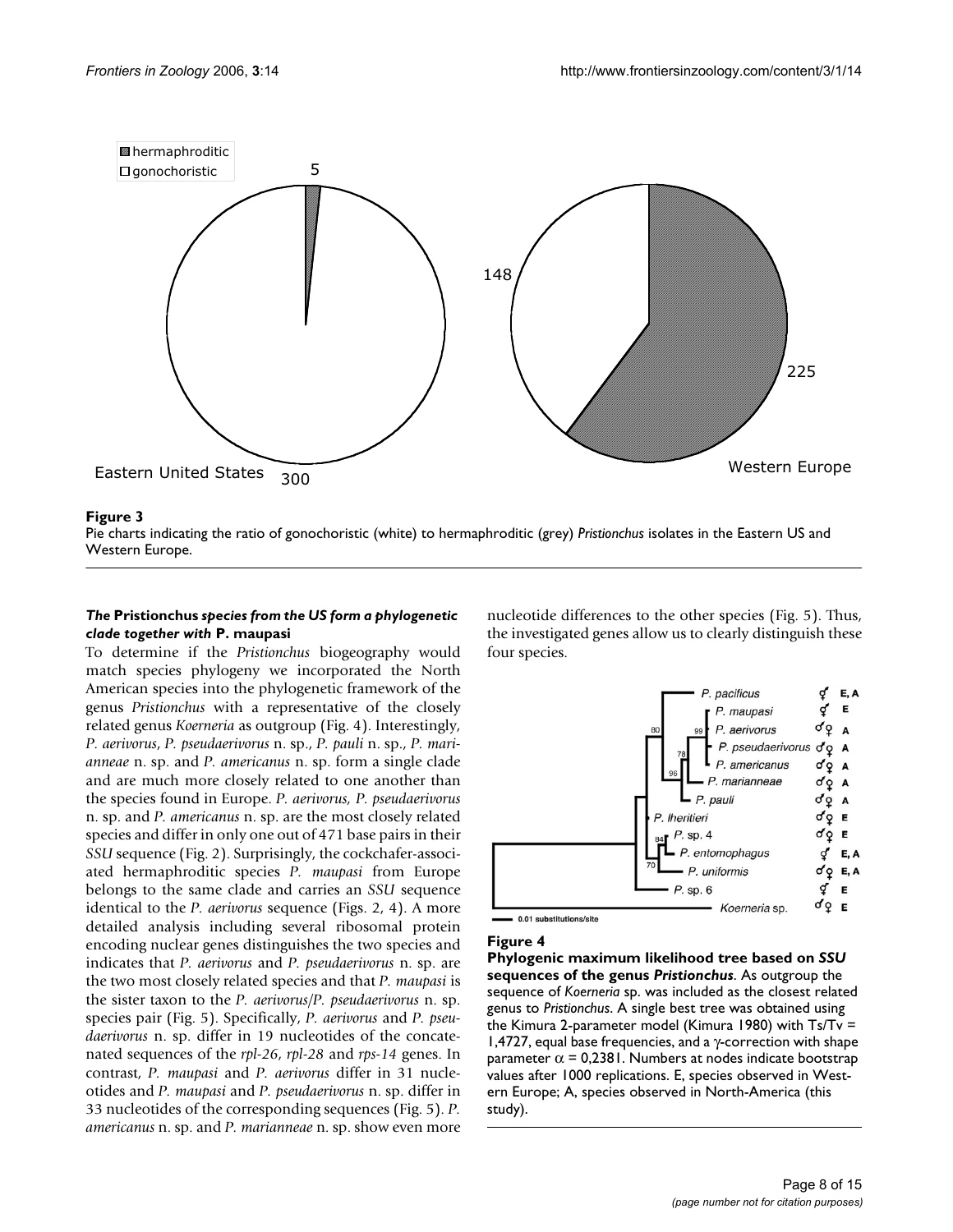#### **Aligned** *rpl-26* **coding sequences**

|          | <b>CONSENSUS</b>                                          |                                         |                                                                                                         | $\overline{21}$            | 31                        | 41<br>ATGAAGCAGA ACTCGTTCGT GTCCTCCGAC AGGAGAAAGG CGCACAAGCG TCACTTCACC GCTCCGTCCC ACATCAAGAG AAAGATGATG TCTGCTCCCC   | 51                       | 61                           |             |                                |                                                                                                                  |
|----------|-----------------------------------------------------------|-----------------------------------------|---------------------------------------------------------------------------------------------------------|----------------------------|---------------------------|-----------------------------------------------------------------------------------------------------------------------|--------------------------|------------------------------|-------------|--------------------------------|------------------------------------------------------------------------------------------------------------------|
|          | P. maupasi<br>P. aerivorus                                |                                         | $---c---$                                                                                               |                            |                           |                                                                                                                       | ------T---               | $---T---$                    |             |                                | $- - - - -$<br>$-$                                                                                               |
| Р.<br>P. | pseudaerivor<br>americanus                                |                                         |                                                                                                         |                            |                           |                                                                                                                       |                          |                              |             |                                |                                                                                                                  |
| P.       | marianneae                                                |                                         | $\cdots \cdots \mathbf{T} \cdots \cdots \cdots$                                                         |                            |                           |                                                                                                                       |                          | $T-1$                        |             |                                |                                                                                                                  |
|          | <b>CONSENSUS</b>                                          |                                         | 111                                                                                                     | 121                        | 131                       | 141<br>TCACCAAGGA GCTCCGCGGA AAGCACGGAA TCCGCGCCAT TCCCATCAGA ATGGACGACG AGGTCACCGT CACCCGCGGA CACTACAAGG GCAACTCCGG  | 151                      | 161                          | 171         | 181                            |                                                                                                                  |
| Þ.       | P. maupasi<br>aerivorus                                   |                                         | ---------- ---------- ---------                                                                         | ---------G                 | -----------<br>---------- |                                                                                                                       | ----------<br>---------- | -----------<br>-----------   |             |                                |                                                                                                                  |
| P.       | pseudaerivor<br>americanus                                |                                         |                                                                                                         |                            |                           |                                                                                                                       | $-2$                     |                              |             |                                |                                                                                                                  |
| P.<br>P. | marianneae                                                |                                         |                                                                                                         |                            |                           |                                                                                                                       | T-                       |                              |             |                                |                                                                                                                  |
|          |                                                           | 201                                     | 211                                                                                                     | 221                        | 231                       | 241                                                                                                                   | 251                      | 261                          | 271         | 281                            | 291                                                                                                              |
|          | CONSENSUS<br>P. maupasi                                   | ----------- ------                      |                                                                                                         |                            | -----------               | ACGCGTCATG CGCGTGTACC GCAAGAAGTT CGTCGTCCAC ATCGACAAGA TCATCCGCGA GAAGTCCAAC GGATCGACCG TCCACATCGG AATCCACCCC         | -----------              | -----------                  | ----------  |                                | $- - - - -$                                                                                                      |
| P.<br>P. | aerivorus<br>pseudaerivor                                 |                                         | <b>STARTING</b>                                                                                         |                            |                           |                                                                                                                       |                          |                              |             |                                |                                                                                                                  |
| р.<br>Р. | americanus<br>marianneae                                  | $C = - - - - - - - -$                   |                                                                                                         |                            |                           |                                                                                                                       | -ጥ-                      |                              |             |                                |                                                                                                                  |
|          |                                                           | 301                                     | 311                                                                                                     | 321                        | 331                       | 341                                                                                                                   | 351                      | 361                          | 371         | 381                            | 391                                                                                                              |
|          | CONSENSUS<br>P. maunasi                                   |                                         | TCCAACGTCG CCATCACCAA GCTGAAGCTC                                                                        |                            |                           | GACAACGACA GAAAGAAGAT CATCGAGCGC AAGGCCGCCG GAAGAGCAAA GGTTCTCGGT GTCCTCAAGG                                          |                          |                              |             |                                |                                                                                                                  |
| P.       | aerivorus                                                 | --------- <del>T</del> - ----<br>------ |                                                                                                         |                            |                           |                                                                                                                       |                          |                              |             |                                |                                                                                                                  |
| P.       | <i>pseudaerivor</i><br>americanus                         | ----------                              |                                                                                                         |                            |                           |                                                                                                                       |                          |                              |             |                                |                                                                                                                  |
|          | marianneae                                                |                                         |                                                                                                         |                            |                           |                                                                                                                       |                          |                              |             |                                |                                                                                                                  |
|          | CONSENSUS                                                 | 401<br>GCAAGCACAG                       | 411<br>CGACGACTCC GTCCAGGAGT                                                                            | 421                        | 431<br>AG                 |                                                                                                                       |                          |                              |             |                                |                                                                                                                  |
| P.       | P. maupasi<br>aerivorus                                   |                                         | ---------- ---------- ---------- --                                                                     |                            |                           |                                                                                                                       |                          |                              |             |                                |                                                                                                                  |
| Þ.<br>Р. | pseudaerivor<br>americanus                                |                                         | ---------- ---------- ---------- --<br>----------                                                       | ----------                 |                           |                                                                                                                       |                          |                              |             |                                |                                                                                                                  |
| P.       | marianneae                                                |                                         |                                                                                                         |                            |                           |                                                                                                                       |                          |                              |             |                                |                                                                                                                  |
|          |                                                           |                                         |                                                                                                         |                            |                           |                                                                                                                       |                          |                              |             |                                |                                                                                                                  |
|          | Aligned rpl-28 coding sequences                           |                                         |                                                                                                         |                            |                           |                                                                                                                       |                          |                              |             |                                |                                                                                                                  |
|          | CONSENSUS                                                 |                                         |                                                                                                         | 21                         | 31                        | 41<br>ATGTCCAACG ACGTCGCGTG GCAGGTTATC CGCAACAACT CTGCTTTCCT CCGCCGTCAG CGTGGAATCC AGAAGGCTTT CTCCACGGAG CCTCTTAACC   | 51                       | 61                           | 71          | 81                             |                                                                                                                  |
| P.       | P. maupasi<br>aerivorus                                   |                                         |                                                                                                         |                            |                           |                                                                                                                       |                          |                              |             | $---T---T---$<br>-G            |                                                                                                                  |
| р.<br>Р. | pseudaerivol<br>americanus                                |                                         | ---------- --------- --------                                                                           |                            |                           |                                                                                                                       |                          |                              |             | $---C---$                      |                                                                                                                  |
| Þ.       | marianneae                                                |                                         |                                                                                                         |                            |                           |                                                                                                                       |                          |                              |             |                                | .<br>Carl annual                                                                                                 |
|          | CONSENSUS                                                 | 101                                     | 111                                                                                                     | 121                        | 131                       | 1.41<br>TGAAGGCTAT CAACAGCCCC AGCTACAACG GCCTCATCAA CAAGAAGGCT GTCGGAGTTA CCCTCGCCGA GGACGGCAAG TCCGTCGTTG TCACCGTGAA | 151                      | 161                          | 171         | 181                            | 191                                                                                                              |
|          | maupasi<br><i>P. maupasi</i><br>P. aerivorus              |                                         |                                                                                                         |                            |                           |                                                                                                                       |                          |                              |             |                                |                                                                                                                  |
| P.       | pseudaerivol                                              |                                         |                                                                                                         |                            |                           |                                                                                                                       |                          |                              |             |                                |                                                                                                                  |
| Þ.       | americanus<br>marianneae                                  | andromana and                           |                                                                                                         |                            |                           |                                                                                                                       |                          |                              |             | $- - 7 - - 7 - - - -$          | $---C-G$                                                                                                         |
| P.       |                                                           |                                         |                                                                                                         |                            |                           |                                                                                                                       |                          |                              | $A - - - -$ |                                |                                                                                                                  |
|          |                                                           | 201                                     | 211                                                                                                     | 221                        | 231                       | 241                                                                                                                   | 251                      | 261                          | 271         | 281                            | 291                                                                                                              |
|          | CONSENSUS                                                 |                                         |                                                                                                         |                            |                           | GAAGGCCGGA AAGAAGAACC TTCCCGCCCA GTCCCTCGAC AAGACCACCA TCAAGAGAGG AGGTGCCCGC AGAATCATCA AGTCCGTCCA CGGACTCGTC         |                          |                              |             |                                |                                                                                                                  |
| Þ.       | P. maupasi<br>aerivorus                                   |                                         | $\scriptstyle \qquad \qquad \cdots \cdots \text{CT} \cdots \cdots \cdots$<br>---------- ---------- ---- |                            |                           |                                                                                                                       | $-$                      |                              | -----       | $---A-$<br>$- - -$             |                                                                                                                  |
| P.       | pseudaerivol<br>americanus                                |                                         |                                                                                                         |                            |                           |                                                                                                                       |                          |                              | -A          | G<br>----------                | -----------                                                                                                      |
| P.       | marianneae                                                |                                         |                                                                                                         |                            | $---T------$              | $-c-$<br>$---T--$                                                                                                     |                          |                              |             |                                |                                                                                                                  |
|          | CONSENSUS                                                 |                                         |                                                                                                         |                            | 331                       |                                                                                                                       | 351                      |                              | 371         |                                | AAGGGAAGAA ACGGCCGTTT CGCCAAGCTC GCCGCACGAC GTGCCTCGCA GCTTCTCCGC TCCGTCAAGC GATCTGCCAA GGCCGCCAAG AAGTCCGCCT AA |
|          | P. maupasi<br>P. aerivorus                                |                                         |                                                                                                         | $    -$                    |                           |                                                                                                                       |                          |                              |             | -----------                    | $\sim$                                                                                                           |
| Þ.       | P. pseudaerivor<br>americanus                             |                                         | ---------- ---------- ----------                                                                        |                            | ----------                |                                                                                                                       |                          | ----------                   | ----------- | ----------- ----------         | $\sim$                                                                                                           |
| P.       | marianneae                                                |                                         |                                                                                                         |                            |                           |                                                                                                                       |                          |                              |             |                                | $-$ AA                                                                                                           |
|          |                                                           |                                         |                                                                                                         |                            |                           |                                                                                                                       |                          |                              |             |                                |                                                                                                                  |
|          | Aligned rps-14 coding sequences                           |                                         |                                                                                                         |                            |                           |                                                                                                                       |                          |                              |             |                                |                                                                                                                  |
|          | CONSENSUS                                                 |                                         |                                                                                                         | 21                         | 31                        | 41<br>ATGGCTCCCG CACGTAAGGG AAAGGTAAAG GAGGAGCAGC CCGTGGTTAC CCTCGGCCCT CAGGCTAAGG AGGGTGAGAA CGTCTTCGGC GTTGCTCACA   | 51                       | 61                           |             | 81                             |                                                                                                                  |
| Þ.       | P. maupasi<br>aerivorus                                   |                                         |                                                                                                         |                            |                           |                                                                                                                       |                          |                              |             |                                |                                                                                                                  |
|          | P. pseudaerivor                                           | ----------                              |                                                                                                         |                            |                           |                                                                                                                       | $---c$                   | $\frac{1}{2}$                |             |                                |                                                                                                                  |
|          | <i>r.</i><br><i>P. americanus</i><br><i>P. marianneae</i> |                                         |                                                                                                         |                            |                           |                                                                                                                       |                          |                              |             |                                |                                                                                                                  |
|          | <b>CONSENSUS</b>                                          | 101                                     | 111                                                                                                     | 121                        | 131                       | 141<br>TCTTCGCCTC TTTCAACGAT ACTTTCGTCC ACATCACCGA CTTCTCCGGA CGCGAGACCA TCGTTCGCGT CACCGGAGGT ATGAAGGTGA AGGCCGATCG  | 151                      | 161                          | 171         | 181                            | 191                                                                                                              |
| P.       | P. maupasi<br>aerivorus                                   |                                         | $------G-$                                                                                              |                            |                           | ---------- ---------                                                                                                  | -----------              | $---G---$                    |             |                                |                                                                                                                  |
| P.       | pseudaerivor                                              |                                         |                                                                                                         |                            |                           |                                                                                                                       |                          |                              |             |                                |                                                                                                                  |
|          | americanus<br>P. marianneae                               |                                         |                                                                                                         |                            |                           |                                                                                                                       |                          | www.comerce.com/comerce.html |             |                                |                                                                                                                  |
|          |                                                           | 201                                     | 211                                                                                                     | 221                        | 231                       | 241                                                                                                                   | 251                      | 261                          | 271         | 281                            | 291                                                                                                              |
|          | CONSENSUS<br>P. maupasi                                   |                                         | ----- -----G----                                                                                        | ---------C- ---------- --- |                           | TGACGAGGCT TCTCCTTACG CCGCCATGTT GGCTGCCCAG GACGTCGCTG AGCGTTGCAA GCAGCTCGGC ATCAACGCCC TCCACGTGAA GCTCCGTGCC         |                          |                              |             |                                |                                                                                                                  |
|          | aerivorus<br>pseudaerivor                                 |                                         |                                                                                                         | ----                       |                           |                                                                                                                       |                          |                              |             | $---A-C--$                     |                                                                                                                  |
| P.       | americanus<br>P. marianneae                               |                                         |                                                                                                         |                            |                           | a aaaaaqaaaa                                                                                                          |                          |                              |             |                                |                                                                                                                  |
|          |                                                           | 301                                     | 311                                                                                                     | 321                        | 331                       | 341                                                                                                                   | 351                      | 361                          | 371         | 381                            | 391                                                                                                              |
|          | CONSENSUS                                                 |                                         | $---------$                                                                                             |                            |                           | ACCGGAGGAA CTAGAACCAA GACCCCTGGA CCCGGTGCCC AGTCCGCCCT CCGCGCTCTT GCCCGCGCTG GAATGAAGAT TGGCCGCATT GAGGACGTCA         |                          |                              |             |                                |                                                                                                                  |
|          | P. maupasi<br>P. aerivorus                                |                                         | ----------- ---------- ----                                                                             |                            |                           | $-----A--$                                                                                                            |                          |                              |             |                                |                                                                                                                  |
| P.<br>P. | pseudaerivor<br>americanus                                |                                         |                                                                                                         |                            |                           |                                                                                                                       |                          |                              |             | T.                             | $-G-$                                                                                                            |
| Þ.       | marianneae                                                |                                         |                                                                                                         |                            |                           |                                                                                                                       |                          | -----------                  |             | ---------- C-----T--C -------- |                                                                                                                  |
|          | CONSENSUS                                                 | 401                                     | 411                                                                                                     | 421                        | 431                       | 441<br>CTCCCATTCC CTCCGATTGC ACGAGAAGAA AGGGAGGTCA CAGAGGACGT CGTCTCTAA                                               | 451                      |                              |             |                                |                                                                                                                  |
| р.<br>Р. | P. maupasi<br>P. aerivorus                                |                                         |                                                                                                         |                            | --- ---                   | www.paranet www.apara www.a                                                                                           | $-G$                     |                              |             |                                |                                                                                                                  |
| P.<br>P. | pseudaerivor<br>americanus                                | $-c$ --------                           |                                                                                                         | ----------                 | $---$                     | ----- ---G---<br>$---$                                                                                                | $- - - - - -$            |                              |             |                                |                                                                                                                  |

**Figure 5** *daerivorus* Alignment of the coding sequences of the ribosomal protein genes , *P. americanus*, and *P. marianneae rpl-26*, *rpl-28*, and *rps-14* of *P. maupasi*, *P. aerivorus*, *P. pseu-***Alignment of the coding sequences of the ribosomal protein genes** *rpl-26***,** *rpl-28***, and** *rps-14* **of** *P. maupasi***,** *P. aerivorus***,** *P. pseudaerivorus***,** *P. americanus***, and** *P. marianneae*. Dashes (-) indicate identity to the majority consensus sequence at the top.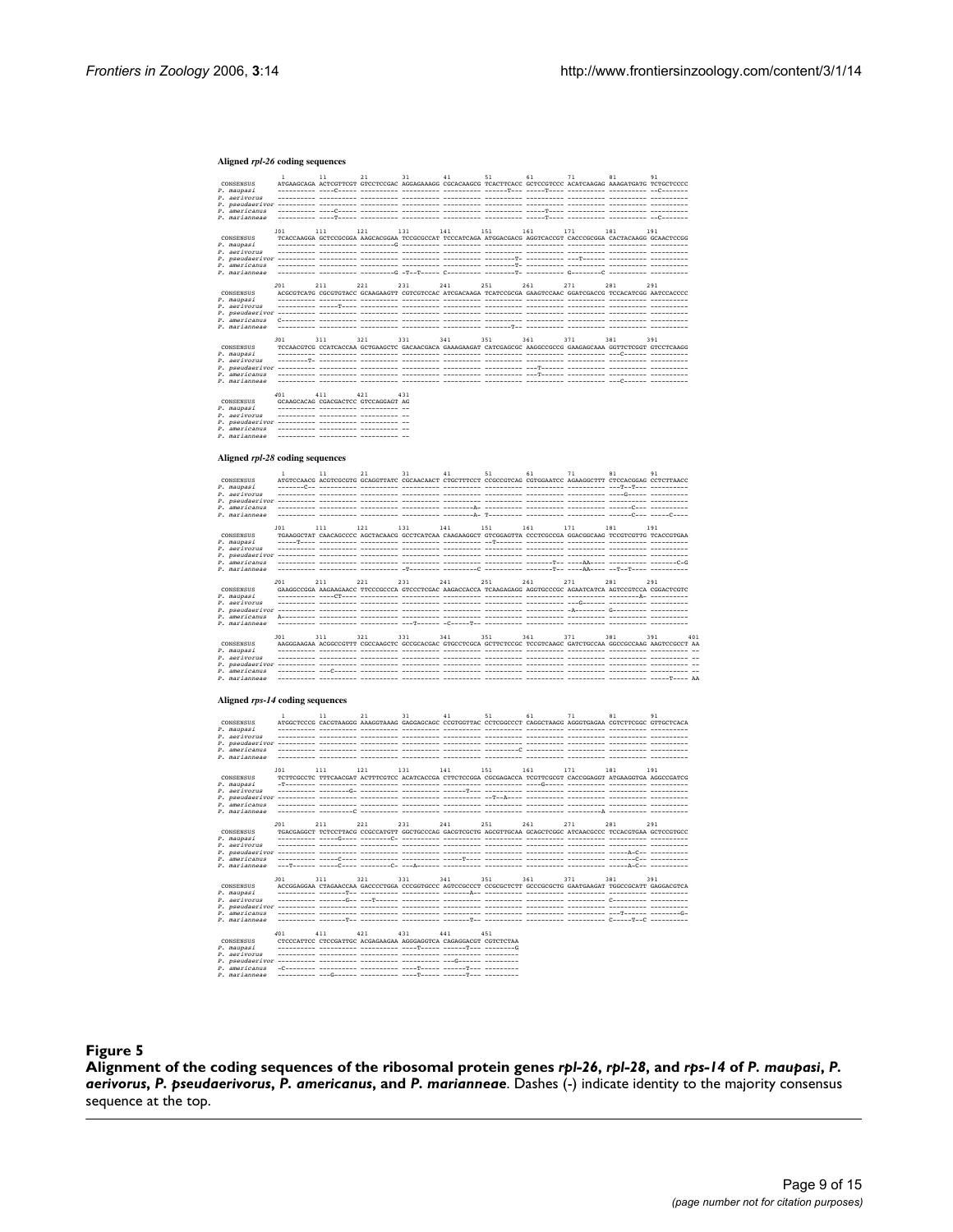**A**

#### **P. aerivorus** *and* **P. pseudaerivorus** *n. sp. follow Haldane's rule*

The unusually high DNA sequence similarity between *P. aerivorus* and *P. pseudaerivorus* n. sp. suggests that they result from a recent speciation event. Therefore, these two species might still possess the potential to mate and form hybrid offspring. To obtain support for this hypothesis, we carried out cross-species mating experiments and found a strong case of Haldane's rule (Fig. 6). Haldane's rule states that in hybrids between diverging species the sterile absent or underrepresented offspring is of the heterogametic sex [11]. We found F1 hybrids in 12 of 24

crosses between *P. aerivorus* and *P. pseudaerivorus* n. sp. and all of the F1 hybrid animals were phenotypically female (Fig. 6A). Specifically, F1 hybrids were obtained after reciprocal crosses of P. *pseudaerivorus* n. sp. from Texas with four strains of *P. aerivorus*. In contrast, *P. pseudaerivorus* n. sp. from Nebraska produced F1 hybrids only when males were used for mating with *P. aerivorus* females. Another *P. pseudaerivorus* n. sp. strain from Lincoln, Nebraska (LNE) did not produce F1 hybrids with any of the *P. aerivorus* strains. Thus, the occurrence of species hybrids is highly strain-specific and does not correlate

| A            |           |           |                   |           |            |           |                 |  |  |  |  |
|--------------|-----------|-----------|-------------------|-----------|------------|-----------|-----------------|--|--|--|--|
|              | P. aer    | P. aer    | P. aer            | P. aer    | P. pseu    | P. pseu   | P. pseu         |  |  |  |  |
|              | <b>NY</b> | <b>OH</b> | TX                | <b>NE</b> | <b>LNE</b> | TX        | <b>NE</b>       |  |  |  |  |
| P. aer       | 319       | 436       | 261               | 415       | 274        | 174       | 256             |  |  |  |  |
| <b>NY</b>    | (148:152) | (192:187) | (74:76)           | (197:201) | (0:0)      | (70:0)    | (30:0)          |  |  |  |  |
| P. aer       | 531       | 372       | 335               | 421       | 135        | 301       | 231             |  |  |  |  |
| <b>OH</b>    | (241:227) | (162:166) | (152:149)         | (186:197) | (0:0)      | (235:0)   | (11:0)          |  |  |  |  |
| P. aer       | 429       | 295       | 313               | 334       | 201        | 133       | 376             |  |  |  |  |
| <b>TX</b>    | (191:187) | (16:15)   | (127:131)         | (148:143) | (0:0)      | (8:0)     | (35:0)          |  |  |  |  |
| P. aer       | 326       | 219       | 187               | 133       | 131        | 181       | 210             |  |  |  |  |
| <b>NE</b>    | (152:147) | (100:102) | (52:55)           | (62:60)   | (0:0)      | (2:0)     | (5:0)           |  |  |  |  |
| P. pseu      | 80        | 120       | 161               | 80        | 179        | 39        | 201             |  |  |  |  |
| <b>LNE</b>   | (0:0)     | (0:0)     | (0:0)             | (0:0)     | (82:79)    | (18:17)   | (92:94)         |  |  |  |  |
| P. pseu      | 60        | 274       | 188               | 71        | 215        | 184       | 257             |  |  |  |  |
| <b>TX</b>    | (5:0)     | (93:0)    | (117:0)           | (47:0)    | (107:97)   | (85:83)   | (117:112)       |  |  |  |  |
| P. pseu      | 287       | 293       | 269               | 215       | 294        | 275       | 272             |  |  |  |  |
| <b>NE</b>    | (0:0)     | (0:0)     | (0:0)             | (0:0)     | (146:140)  | (140:121) | (127:121)       |  |  |  |  |
| в            |           |           |                   |           |            |           |                 |  |  |  |  |
| $L_{540}$    |           |           |                   |           |            |           | CTGGT CGAGCGGGT |  |  |  |  |
|              |           |           |                   |           |            |           |                 |  |  |  |  |
| P. aerivorus |           |           | P. pseudaerivorus |           | F1 hybrid  |           |                 |  |  |  |  |

## Figure 6

**F1 hybrids of P.** *aerivorus* **and** *P. pseudaerivorus* **n. sp. follow Haldane's rule**. (**A**) Results of crosses between four strains of *P. aerivorus (P. aer)* from New York (NY), Ohio (OH), Texas (TX) and Nebraska (NE) and three strains of *P. pseudaerivorus n. sp. (P. pseu)* from Texas (TX), Indian Cave, Nebraska (NE) and Lincoln, Nebraska (LNE). Each strain was crossed with all other strains in a reciprocal manner. Columns represent female animals and rows represent males used for crosses. Mating was performed in triplicate, placing one virgin female and one male on a plate. Numbers show the total of eggs laid by one female. In brackets, the number of eggs that developed into phenotypic female vs. male progeny is indicated. The difference between the upper number and the sum of the numbers in brackets is accounted for by unfertilized eggs and embryonic lethality commonly observed after crosses within and between animals of these two species. The given numbers represent the result of the experiment with the highest number of offspring. (**B**) *SSU* sequence profile of *P. aerivorus*, *P. pseudaerivorus* n. sp. and a hybrid between the two species.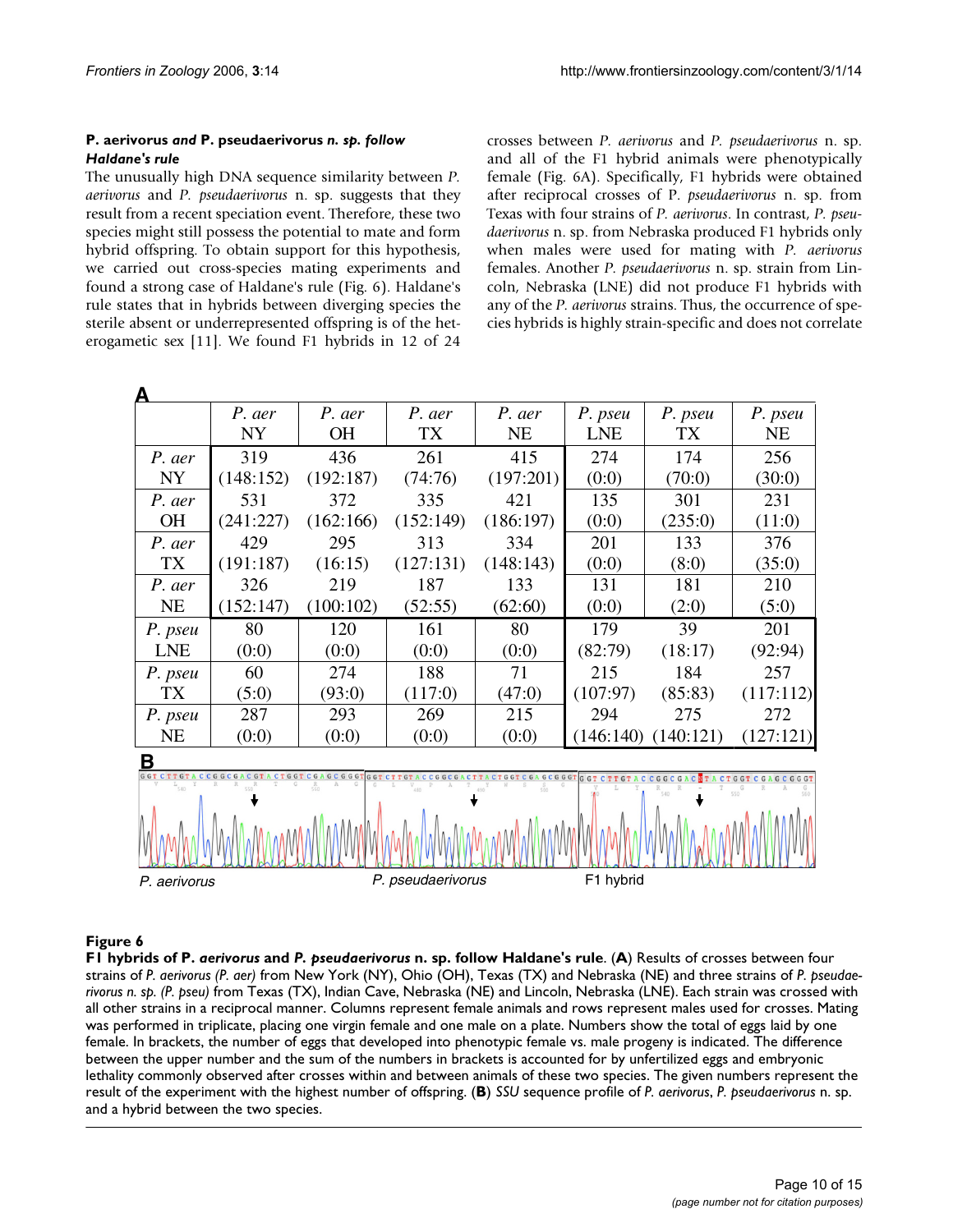with the geographic origin of the strains used in the analysis.

The primary signal in *P. pacificus* and *C. elegans* sex determination is the ratio of the set of X chromosomes to autosomes [1]. Animals with two X chromosomes develop as females (XX), whereas animals with a single X chromosome develop as males (XO). Theoretically, the absence of males among the F1 hybrid animals could result from the death of the putative XO animals or the sexual transformation of these animals into females. The latter scenario was observed in crosses of *Caenorhabditis remanei* with *Caenorhabditis briggsae* [16].

Additional support for the results of the laboratory crosses came from genotyped *Pristionchus* nematodes from wild scarab beetles. We found two cases of hybrids between *P. aerivorus* and *P. pseudaerivorus* n. sp. emerging from individual beetles (Fig. 6B). Genotyping of other *Pristionchus* individuals from the same two beetles revealed that they carried both *P. aerivorus* and *P. pseudaerivorus* n. sp., suggesting that the observed hybrids are the result of crossspecies fertilization (Fig. 6B). However, both hybrid animals were isolated more than a week after the beetle was placed on the petri dish. Therefore, it remains unknown if the observed hybrids came from the generation that lived on the beetle or whether it originated from fertilization in the laboratory. Taken together, *P. aerivorus* and *P. pseudaerivorus* n. sp. co-exist on the same beetles in nature, they can form hybrids and laboratory-derived F1 hybrids follow Haldane's rule. In addition, both species have a similar geographic distribution in our sampling.

## *The Colorado potato beetle hosts the same* **Pristionchus**  *species in North America and Europe*

Finally, we wanted to know if *Pristionchus* nematodes occur in association with the CPB *Leptinotarsa decemlineata* in the United States. Our analysis of CPB in Europe had indicated that one species, *P. uniformis*, infests these beetles with high specificity [8]. The CPB is a pest species that originated in Mexico, where it extended its range of host plants from the wild solanaceae buffalo bur (*Solanum rostratum*) to include the potato (*Solanum tuberosum*). It migrated further north to the United States and was first described in Colorado in 1811. Spreading towards the East it reached the Atlantic coast in 1874 and was first reported in Europe in 1877 [17,18].

We collected CPB from two different locations in Ohio and New York State and found *Pristionchus* nematodes with an infestation rate of up to 60% (Table 1). Sequence analysis and mating experiments revealed that all of these isolates belong to *P. uniformis*, the same species that is found on European CPB. Thus, in contrast to scarab beetles, the CPB hosts the same (and only one) *Pristionchus* species on both continents, *P. uniformis*. Given the recent invasion of the CPB to Europe we speculate that *P. uniformis* was introduced to Europe together with its beetle vector, the CPB, at the end of the 19th century.

## **Discussion**

We have shown that the *Pristionchus* species associated with scarab beetles in the Eastern United States are different from those found in Western Europe. The four predominant American species *P. aerivorus*, *P. pseudaerivorus* n. sp., *P. marianneae* n. sp. and *P. pauli* n. sp. are all unknown from Western Europe. In general, there is some preference of certain *Pristionchus* nematodes for a specific beetle. However, the nematode – beetle association is not striktly species-specific, an observation that is similar to what has been observed in our study in Europe [8]. This very interesting and important issue awaits further analysis, including more comprehensive studies on additional continents and exhaustive samplings of one particular continent.

One surprising observation of our surveys in the United States and Europe is the difference in the mode of reproduction observed between the two continents. While the two predominant *Pristionchus* species on European scarab beetles are hermaphroditic, the four predominant American species, representing 98% of the American isolates, are gonochoristic. We speculate that the evolution of hermaphroditism is a chance event that occurs with a very low probability. Despite this fact, the *Pristionchus* phylogeny presented in this study strongly suggests that the evolution of hermaphroditism has occurred multiple times independently: The hermaphroditic species *P. pacificus*, *P. maupasi* and *P. entomophagus* belong to three different clades of the genus and all of them have gonochoristic sister species (Fig. 4). Two different explanations can account for this pattern. First, speciation of hermaphroditic species might be absent or at least not very frequent. Alternativley, more frequent extinctions of hermaphroditic lineages than gonochoristic ones can also explain the observed patterns. The latter hypothesis is further supported by the fact that hermaphroditism is mostly observed in terminal lineages. Similar results have been obtained for rhabditid species of the genus *Caenorhabditis* [19].

The satellite organism *P. pacificus* represents an independent clade in the *Pristionchus* phylogeny with only three isolates from scarab beetles from Ohio, Nebraska and Massachusetts. *P. pacificus* does not seem to be a common species on scarab beetles in the United States, a finding that raises two possibilities. First, *P. pacificus* occurs in the United States, but not in association with the beetles that were investigated in this study. Second, *P. pacificus* repre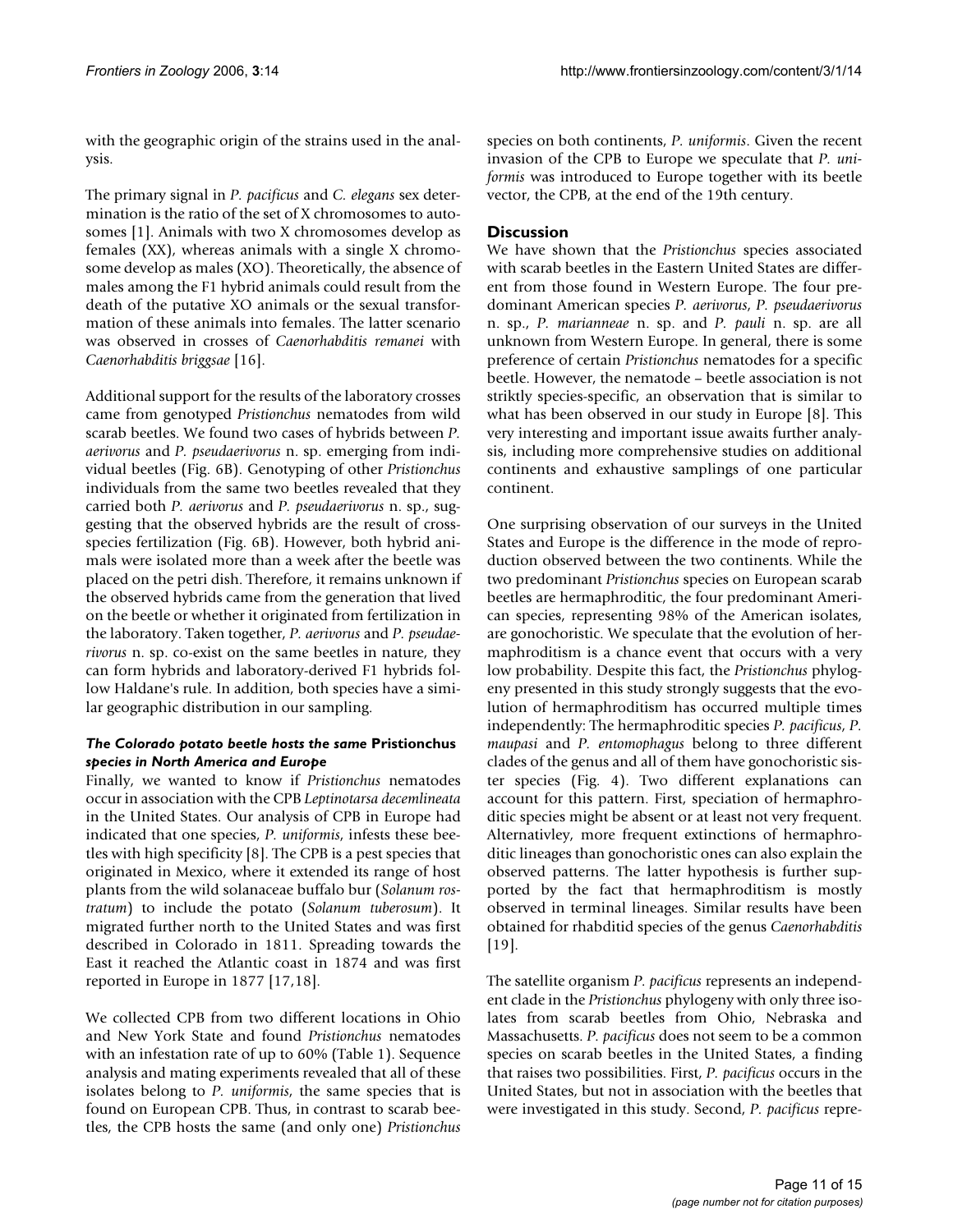sents a species that has invaded North America recently and is not yet very common.

Several observations provide a first hint that the North American *Pristionchus* species are the result of relatively recent speciation events. The four most common beetleassociated species form a single clade in the phylogenetic tree. The only European species in this clade is *P. maupasi*, indicating that there is no complete biogeographic separation. Furthermore, this observation suggests that *P. maupasi* derives from a lineage that dispersed to Europe from North America. *P. aerivorus* and *P. pseudaerivorus* n. sp. coexist on the same beetle and cross-species matings were observed under laboratory conditions following Haldane's rule. All F1 hybrid animals were sterile females. We speculate that the effect of recessive deleterious alleles in the heterogametic hybrids causes inviability of males, a phenomenon known as dominance theory [20]. Given the easiness with which *Pristionchus* strains can be obtained at various places in the United States, *Pristionchus* nematodes provide an interesting model system to study if sympatric speciation occurs in nematodes and to study speciation and hybridization processes in general.

Finally, our studies of the CPB in the United States and Europe suggest a case of a species invasion. The introduction of the American CPB to Europe represents one of the first cases in which the invasion of an agricultural pest species was well documented. Recent studies have revealed that the genetic diversity of the CPB is much higher in North America than in Europe [21]. This observation is consistent with the assumption that the original invasion was due to a small number or even a single founder event. The fact that the CPB in the United States and Europe hosts the same nematode, *P. uniformis*, strongly suggests that *P. uniformis* was introduced into Europe with its beetle vector. With more *P. uniformis* isolates in hand from both continents we can start to address the question whether the genetic variability of European *P. uniformis* populations is reduced when compared to that of American populations. More generally, such studies can provide an important model for nematode species invasions across continents. In this context it is important to note that the case of *Pristionchus* is not unique for nematode invasions by insect vectors. One recent case is of high commercial interest. The pine wood nematode *Bursaphelenchus xylophilus* is a major pathogen of conifers and has recently been introduced to Europe by its vector, the beetle *Monochamus galloprovincialis* [22].

In summary, the observations of the *Pristionchus* species pattern on scarab beetles and the CPB, as well as the easiness and frequency with which these nematodes can be isolated, indicates the potential of this nematode group for studying speciation, biodiversity, biogeography and species invasion on a global scale. When future samplings provide a global pattern of *Pristionchus* species and associations, the combination of field studies with genetic manipulation under laboratory conditions will allow functional investigations into nematode biodiversity and biogeography.

## **Conclusion**

We describe the *Pristionchus* – beetle association in the Eastern United States and show striking evolutionary and ecological patterns. Most *Pristionchus* isolates from American scarab beetles belong to five species, all of which differ from the European species. The two most closely related species, *P. aerivorus* and *P. pseudaerivorus* n. sp., follow Haldane's rule. The Colorado potato beetle is associated with the same species, *P. uniformis* in the United States and Europe, suggesting that *P. uniformis* was introduced to Europe together with its beetle vector. Together, the *Pristionchus* – beetle association provides a powerful tool for studying speciation, biodiversity, biogeography and species invasion on a global scale.

## **Materials and methods** *Isolation of nematodes*

We collected different beetles at adult stage using sweeping nets, blacklight traps and pitfall traps baited with dung. The beetles were transferred to the lab alive, sacrificed by cutting them in half transversely, and put on NGM agar plates (6 cm diameter) seeded with 300  $\mu$ l of the slowly growing *E. coli* strain OP50. The plates were checked daily using a Zeiss Stemi 2000 dissecting scope over a period of one to three weeks for emerging and reproducing nematodes. From the emerging nematodes we produced isogenic lines by transferring single gravid females or hermaphrodites to new plates. To see whether the isolated nematodes belonged to gonochoristic or hermaphroditic species, virgin larvae were singled out onto plates. The presence of offspring indicated that they represent a hermaphroditic species.

Emerging nematodes were determined to family level with a Zeiss Stemi 2000 dissecting scope and to genus level with a Zeiss Axioplan 2 microscope using the key by Sudhaus and Fürst von Lieven [9]. For determination several worms were transferred onto microscopic slides covered with a 0.5 mm thick layer of 5% agar and either immobilized by heating the slide over an open flame to about 60°C for a few seconds or anesthesized with sodium azide. Within the genus *Pristionchus* many species can not be identified by morphological methods. We therefore chose to use molecular tools and mating experiments with reference strains to distinguish the different species.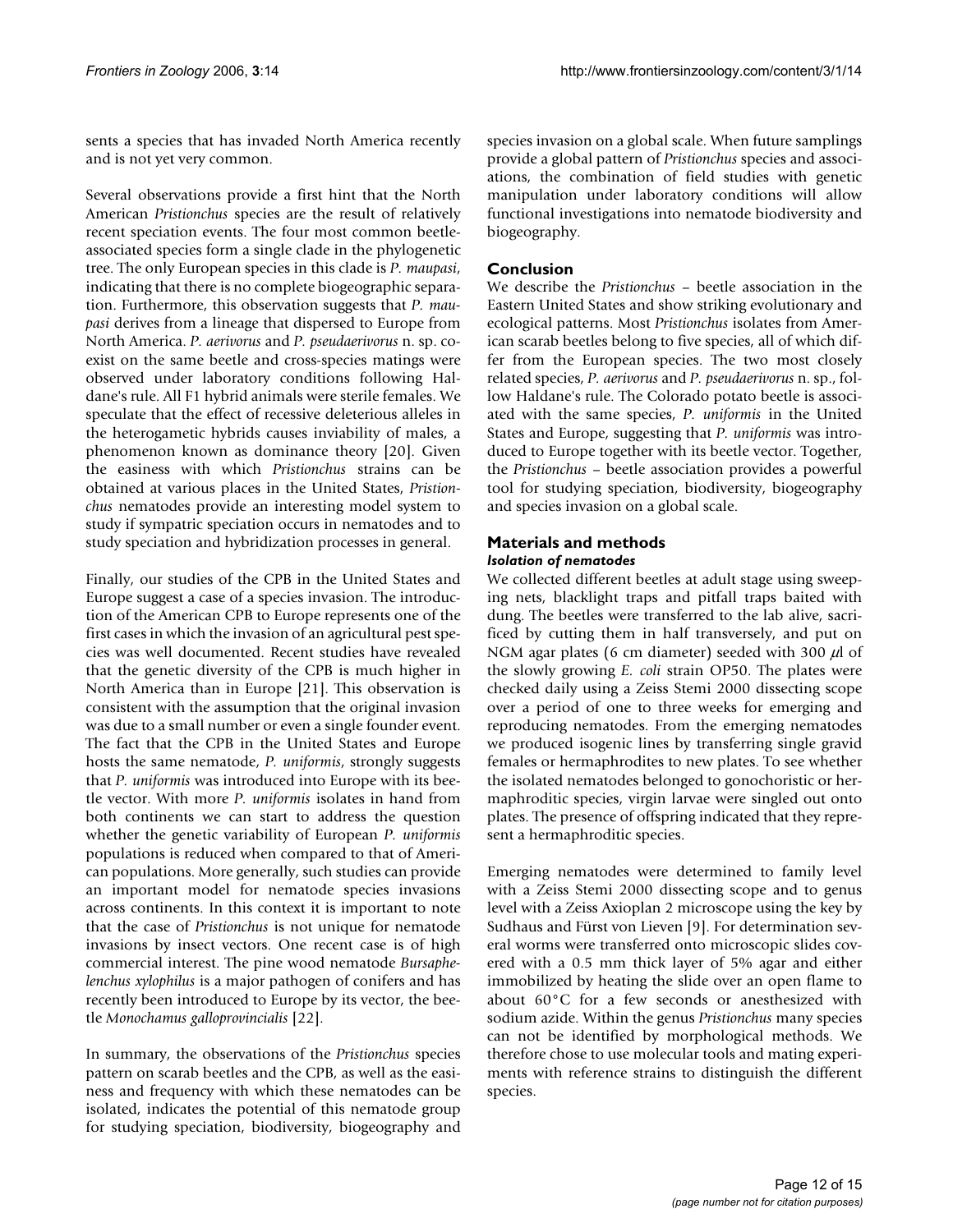We have originally isolated up to three isogenic female lines per beetle and have processed them for sequence analysis. In nearly all cases, these isogenic female lines had identical *SSU* sequences. The exceptions were the observed hybrids between *P. aerivorus* and *P. pseudaerivorus* n. sp. described above, and two cases where isogenic female lines of *P. aerivorus* and *P. pseudaerivorus* or *P. aerivorus* and *P. marianneae* were derived from the same beetle. When the *SSU* sequences of different isogenic female lines from the same beetle were identical, only one isolate was further considered. Throughout the text (and in the Tables and Figures), we consider only one of these identical isolates per beetle. In particular, the numbers and frequencies provided in Table 1 and Figure 3 consider only one of these isolates. In Table 1, beetle individuals from the different sampling sites are pooled. There was little variation in incidence of *Pristionchus* species on beetles among sampling sites.

## *Molecular species identification*

Molecular species identification was done using the small subunit rRNA gene (*SSU*) as described before [8]. In short, genomic DNA from single nematodes was prepared using the NaOH digestion procedure described by Floyd et al. [23]. A single worm was transferred to 20  $\mu$ l of 0.25 M NaOH, incubated overnight at 25°C and heated to 99°C for 3 min before 4  $\mu$ l of 1M HC1, 10  $\mu$ l of 0.5 M Tris-HCl (pH 8.0) and 5  $\mu$ l of 2% Triton X-100 were added. The mixture was heated to 99°C for 3 min, frozen at -20°C and reheated at 99°C for further 3 min. Two microliters of this extract were used for subsequent polymerase chain reaction (PCR).

A 1 kb fragment of the *SSU* was amplified by PCR using the primers SSU18A (5'-AAAGATTAAGCCATGCATG-3') and SSU26R (5'- CATTCTTGGCAAATGCTTTCG-3') [23,24]. The reactions were performed in 25  $\mu$ l of 1× PCR buffer (Amersham Biosciences, Freiburg, Germany) containing 2.5 mM of  $MgCl<sub>2</sub>$ , 0.16 mM of each deoxynucleoside triphosphate, 0.5  $\mu$ M of each primer, 2  $\mu$ l of the lysate, and 2 units of *Taq* DNA polymerase (Amersham). The reactions were started by initial denaturation at 95°C for 2 min in a PTC-200 (MJ Research, Biozym, Hess. Oldendorf, Germany) or T gradient (Biometra, Göttingen, Germany) thermocycler, followed by 35 to 40 cycles of denaturation at 95°C for 15 sec, primer annealing at 50°C for 15 sec, and extension at 72°C for 2 min. A final incubation step at 72°C for 7 min concluded the reaction. PCR products were purified by the Qiagen PCR product gel extraction kit (Qiagen, Hilden, Germany). Approximately 500 bp of the 5'-terminal end were sequenced using the primer SSU9R (5'-AGCTGGAATTACCGCG-GCTG-3') and the Big Dye terminator protocol (Applied Biosystems, Darmstadt, Germany).

Sequences were aligned manually using the Seqpup 0.6f software for Macintosh [25]. The substitution model for the reconstruction of phylogenetic relationships was selected by the hierarchical likelihood ratio test as implemented in the Modeltest 3.7 software [26]. The selected substitution model corresponds to the Kimura 2-parameter model [27] with Ts/Tv = 1.4727, equal base frequencies, and a γ-correction with shape parameter  $\alpha$  = 0.2381.

## *Phylogenetic analysis*

Phylogenetic trees were determined using the heuristic search algorithm under the maximum likehood (ML) criterion using PAUP\*4.0bl0 program [28]. Trees were rooted by the *Koerneria* sp. sequence as outgroup. Neighbour joining (NJ, [29]) and maximum parsimony (MP) trees were drawn by the same program. Alignment gaps were eliminated from the analysis. The topological stability of the trees was assessed by 1000 bootstrap replications [30].

#### *Mating experiments*

To confirm the species identification by the molecular sequence of a novel isolate we performed mating experiments with the reference strain of the respective species (see below for definitions). Five virgin females were put on a plate with a small spot of OP50 together with five males of the reference strain of a certain species. On a second plate we picked the opposite sexes of the two strains to test for reciprocity. If there was no offspring after one week, the experiments were repeated two more times. If fertile offspring occurred we considered the two strains to belong to the same species.

#### *Isolate and strain definitions*

We use the following definitions to distinguish "isolates" and "strains". An isolate is an isogenic female line, which is derived from a beetle sample and subjected to molecular and experimental analysis. After species identification we established one isolate per species and location as a strain. The strains are permanently cultured in the lab, have a strain number and are also kept as frozen stocks. For each new species designated by molecular sequence analysis and mating experiments, one strain was defined as a reference strain (see below).

#### *Assigning names to reference strains*

According to the designation of reference strains, the 285 isolates obtained from American scarab beetle material fell into seven *Pristionchus* species, two of which were already cultured in our lab (*P. pacificus*, reference strain PS312 and *P. entomophagus* ref. strain RS0144). The other five could not be identified. We found the morphometric data of the most common of the unidentified species to coincide with the description of the only North American *Pristionchus* species listed in the catalog provided by Sud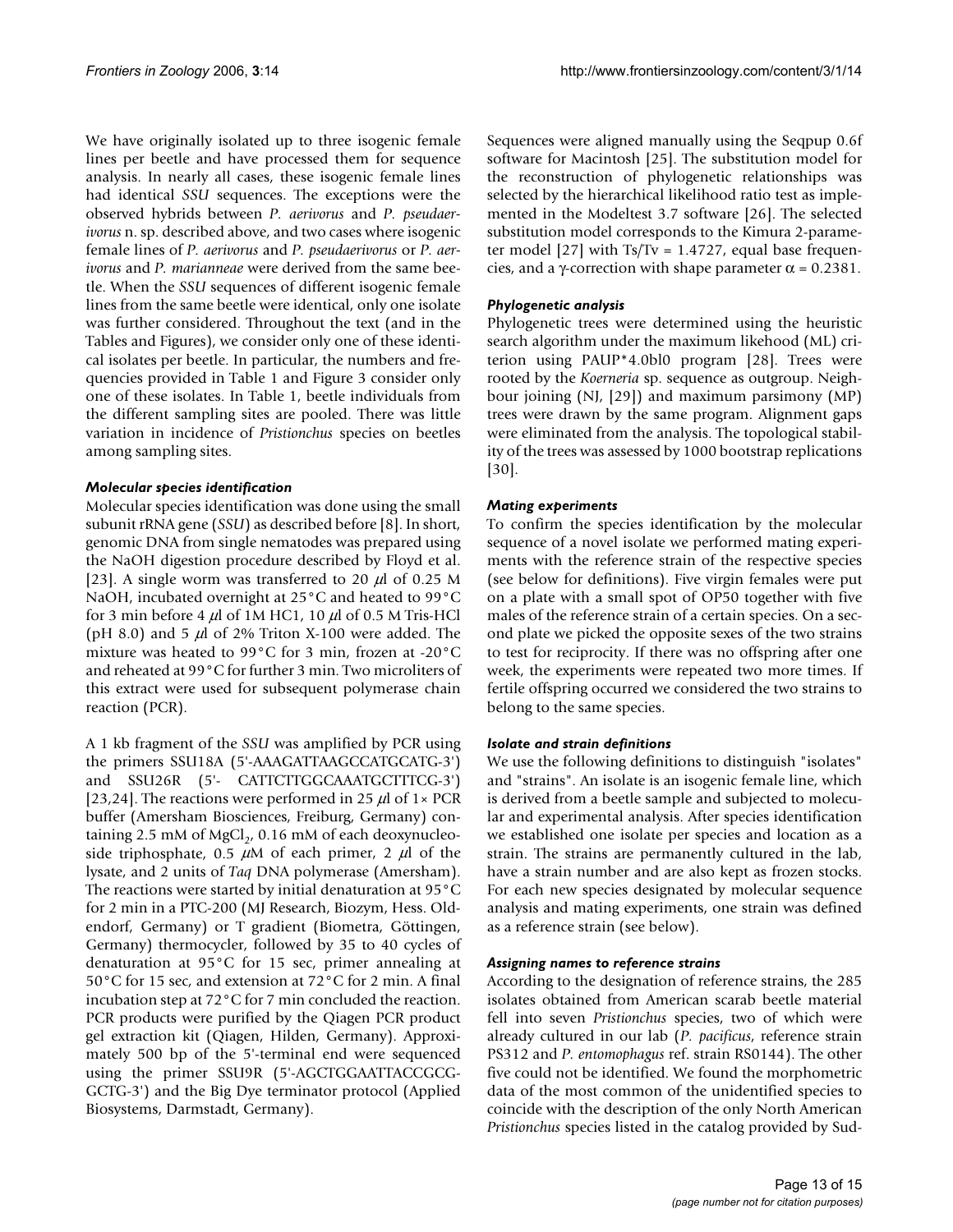haus and Fürst von Lieven [9], namely *P. aerivorus*. The other four species are novel and are described based on morphometric analysis, *SSU* sequence analysis and mating experiments (Fig. 2, Table 2 and species diagnoses). In total, the following eight *Pristionchus* species were obtained from scarab beetles (seven species) and the Colorado potato beetle (one species) in North America:

*Pristionchus entomophagus* (Steiner, 1929) (ref. str. RS0144)

*Pristionchus pacificus* Sommer, Carta, Kim & Sternberg, 1996 (ref. str. PS312)

*Pristionchus uniformis* Fedorko & Stanuszek, 1971 (ref. str. RS0141)

*Pristionchus aerivorus* (Cobb in Merrill & Ford, 1916) (ref. str. RS5106)

*Pristionchus pseudaerivorus* n. sp. Herrmann, Mayer & Sommer 2006 (ref. str. RS5139)

*Pristionchus marianneae* n. sp. Herrmann, Mayer & Sommer 2006 (ref. str. RS5108)

*Pristionchus pauli* n. sp. Herrmann, Mayer & Sommer 2006 (ref. str. RS5130)

*Pristionchus americanus* n. sp. Herrmann, Mayer & Sommer 2006 (ref. str. RS5140)

#### *Comparison of ribosomal proteins*

In order to obtain nuclear protein coding genes to distinguish *P. americanus* n. sp. from its sister species *P. aerivorus*, *P. pseudaerivorus* n. sp. and *P. maupasi* we isolated total RNA from 50 to 100  $\mu$ g of nematodes using the TRI-ZOL reagent (Invitrogen). The RNA was reverse transcribed into cDNA with the help of the Omniscript reverse transcriptase kit (Qiagen, Hilden, Germany) and the primer RH5620 (5'-GAAGATCTAGAGCG-GCCGCCCTTTTTTTTTTTTTTT-3'). Based on EST data from SL1-transspliced genes from European *Pristionchus* species (unpublished data) we designed generic RT-PCR primers for *Pristionchus* ribosomal protein genes (WM8220, 5'-TCGACAACGACAGAAAGAAGA-3', *rpl-26*, sense; WM8221, 5'-ACGGAGTCRTCGCTGTRCTTGC-3', *rpl-26*, antisense; WM8263, 5'-CCGTCAGCGYGGMATC-CAGAAG-3', *rpl-28*, sense; WM8264, 5'-GCTGGASG-GAGCGGAGRAGCTG-3', *rpl-28*, antisense; WM8114, 5'- GCYCAYATYTTCGCYTCTTTCAA-3', *rps-14*, sense; WM8113, 5'-GGRGTCTTNGTTCTRGTTCCTC-3', *rps-14*, antisense) and used them to synthesize the complete transcript in two overlapping fragments by PCR. The SL1-specific primer BJ234 (5'-GGTTTAATTACCCAAGTTTGAG-3') was used with the antisense primers to obtain the 5' part of the transcripts and the combination of RH5620 and the sense primers to obtain the 3' parts. The PCR was performed with the help of the HotStar *Taq* DNA polymerase kit (Qiagen) including the Q solution in the reaction mix. Conditions were initial activation of the enzyme at 95°C for 15 min, followed by 40 cycles of denaturation at 94°C for 30 sec, primer annealing at 50°C for 30 sec, and primer extention at 72°C for 3 min. The reaction was completed by an incubation at 72°C for 10 min. PCR fragments were gel purified using the Wizard SV gel purification kit (Promega) and sequenced directly using the PCR primers.

#### **Authors' contributions**

MH carried out all of the field work and the generation of isogenic female lines and crosses. WEM generated isogenic female lines and did all of the molecular analysis. RJS designed and discussed the experiments with MH and WEM and wrote, together with MH and WEM the manuscript.

#### **Acknowledgements**

We thank Paul Robbins and Antony Shelton at the Geneva Campus of Cornell University, the "Team Scarab" Brett Ratcliffe, Mary Liz Jameson and Matt Paulsen at the University of Nebraska, Michael Klein and Casey Hoy for their help. We thank H. Haussmann for maintaining of *Pristionchus*  strains and Dr. R. Hong and M. Riebesell for critically reading this manuscript.

#### **References**

- 1. Hong RL, Sommer RJ: *Pristionchus pacificus*  **[a well-rounded](http://www.ncbi.nlm.nih.gov/entrez/query.fcgi?cmd=Retrieve&db=PubMed&dopt=Abstract&list_uids=16700067) [nematode.](http://www.ncbi.nlm.nih.gov/entrez/query.fcgi?cmd=Retrieve&db=PubMed&dopt=Abstract&list_uids=16700067)** *BioEssays* 2006, **28:**651-659.
- 2. Sommer RJ, Carta L, Kim S-Y, Sternberg PW: **Morphological, genetic and molecular description of** *Pristionchus pacificus* **sp. n. (Nematoda: Neodiplogastridae).** *Fundamental and Applied Nematology* 1996, **19:**511-521.
- 3. Sommer RJ: WormBook, doi/10.1895/wormbook. 1.7.1 [\[http://](http://www.wormbook.org) [www.wormbook.org](http://www.wormbook.org)]. December 14; 2005
- 4. Srinivasan J, Sinz W, Lanz C, Brand A, Nandakumar R, Raddatz G, Witte H, Keller H, Kipping I, Pires-daSilva A, Jesse T, Millare J, de Both M, Schuster SC, Sommer RJ: **A BAC-based genetic linkage map of the nematode Pristionchus pacificus[.](http://www.ncbi.nlm.nih.gov/entrez/query.fcgi?cmd=Retrieve&db=PubMed&dopt=Abstract&list_uids=12242228) 162:**129-134.
- 5. Srinivasan J, Sinz W, Jesse T, Wiggers-Perebolte L, Jansen K, Buntjer J, van der Meulen M, Sommer RJ: **An integrated physical and genetic map of the nematode** *Pristionchus pacificus***.** *Mol Gen Genomics* 2003, **269:**715-722.
- 6. Barrière A, Félix M-A: **High local genetic diversity and low outcrossing rate in** *Caenorhabditis elegans* **natural populations.** *CurrBiol* 2005, **15:**1176-1184.
- 7. Kiontke K, Sudhaus W: *WormBook, doi/10.1895/wormbook. 1.7.1* [<http://www.wormbook.org>]. December 6; 2005
- 8. Herrmann M, Mayer WE, Sommer RJ: **Nematodes of the genus** *Pristionchus* **[are closely associated with scarab beetles and](http://www.ncbi.nlm.nih.gov/entrez/query.fcgi?cmd=Retrieve&db=PubMed&dopt=Abstract&list_uids=16616467) [the Colorado potato beetle in Western Europe.](http://www.ncbi.nlm.nih.gov/entrez/query.fcgi?cmd=Retrieve&db=PubMed&dopt=Abstract&list_uids=16616467)** *Zoology* 2006, **109:**96-108.
- 9. Sudhaus W, Fürst von Lieven A: **A phylogenetic classification and catalogue of the Diplogastrina (Secernentea, Nematoda).** *J Nem Morph Syst* 2003, **6:**43-90.
- 10. Fedorko A, Stanuszek S: *Pristionchus uniformis* **sp. n. (Nematoda, Rhabditida, Diplogasteridae) a fakultative parasite of** *Leptinotarsa decemlineata* **Say and** *Melolontha melolontha* **L. in Poland. Morphology and biology.** *Acta Parasitologica Polonica* 1971, **19:**95-112.